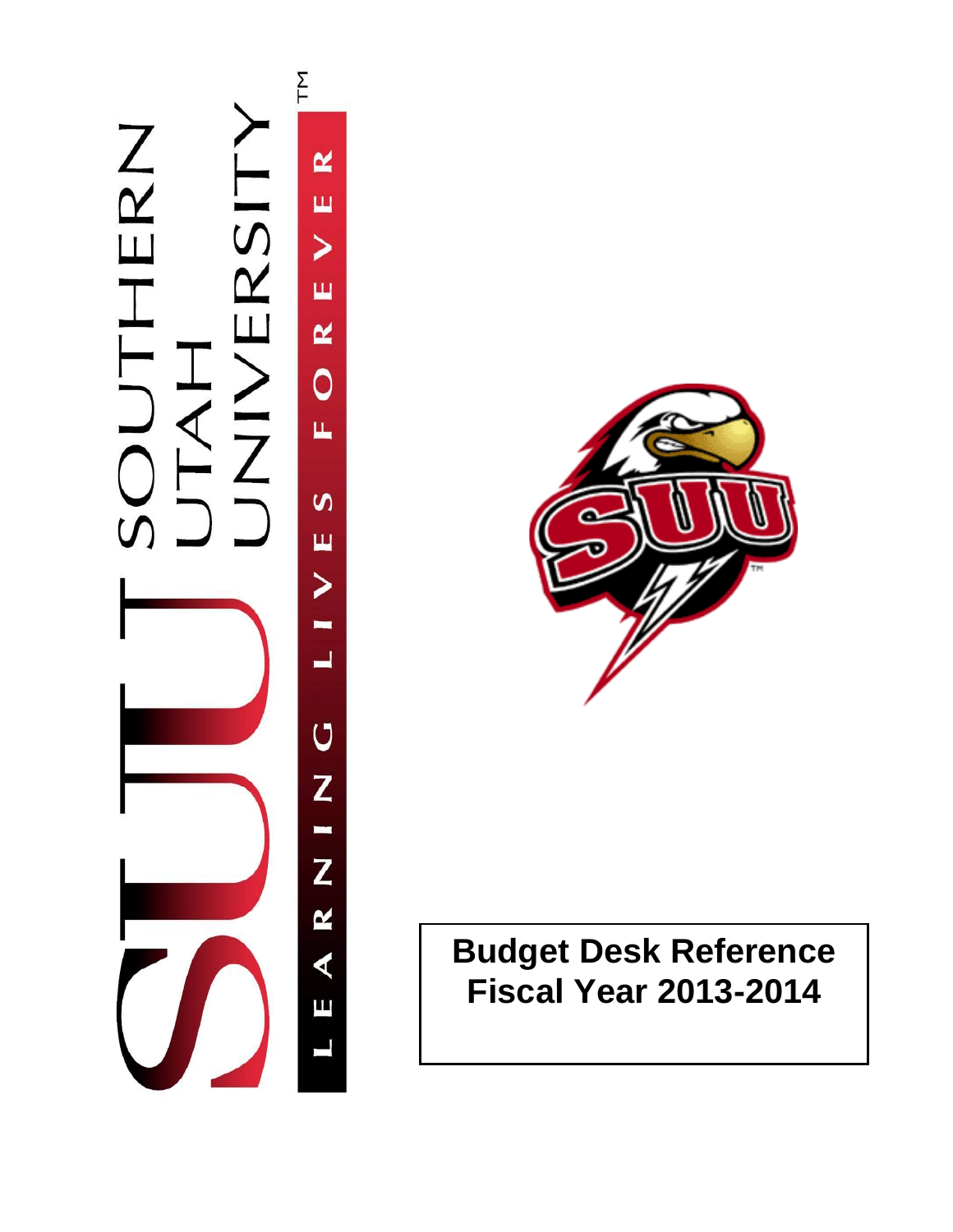#### **Introduction**

This document is intended to outline and clarify the budgeting process at Southern Utah University. In addition to general background information, selected financial schedules are included to illustrate SUU's current budgetary position. Faculty, staff, students, and the general public are welcome to contact the SUU Budget Office at any time for additional information.

- Dorian G. Page Vice President for Finance & Administration E-mail: [page@suu.edu](mailto:page@suu.edu) Phone: (435) 586-7721
- ❖ Bryant Flake Budget Director E-mail: [flake@suu.edu](mailto:flake@suu.edu) Phone: (435) 586-7725
- ❖ Mary Jo Anderson Assistant Budget Director E-mail: [andersonm@suu.edu](mailto:andersonm@suu.edu) Phone: (435) 865-8491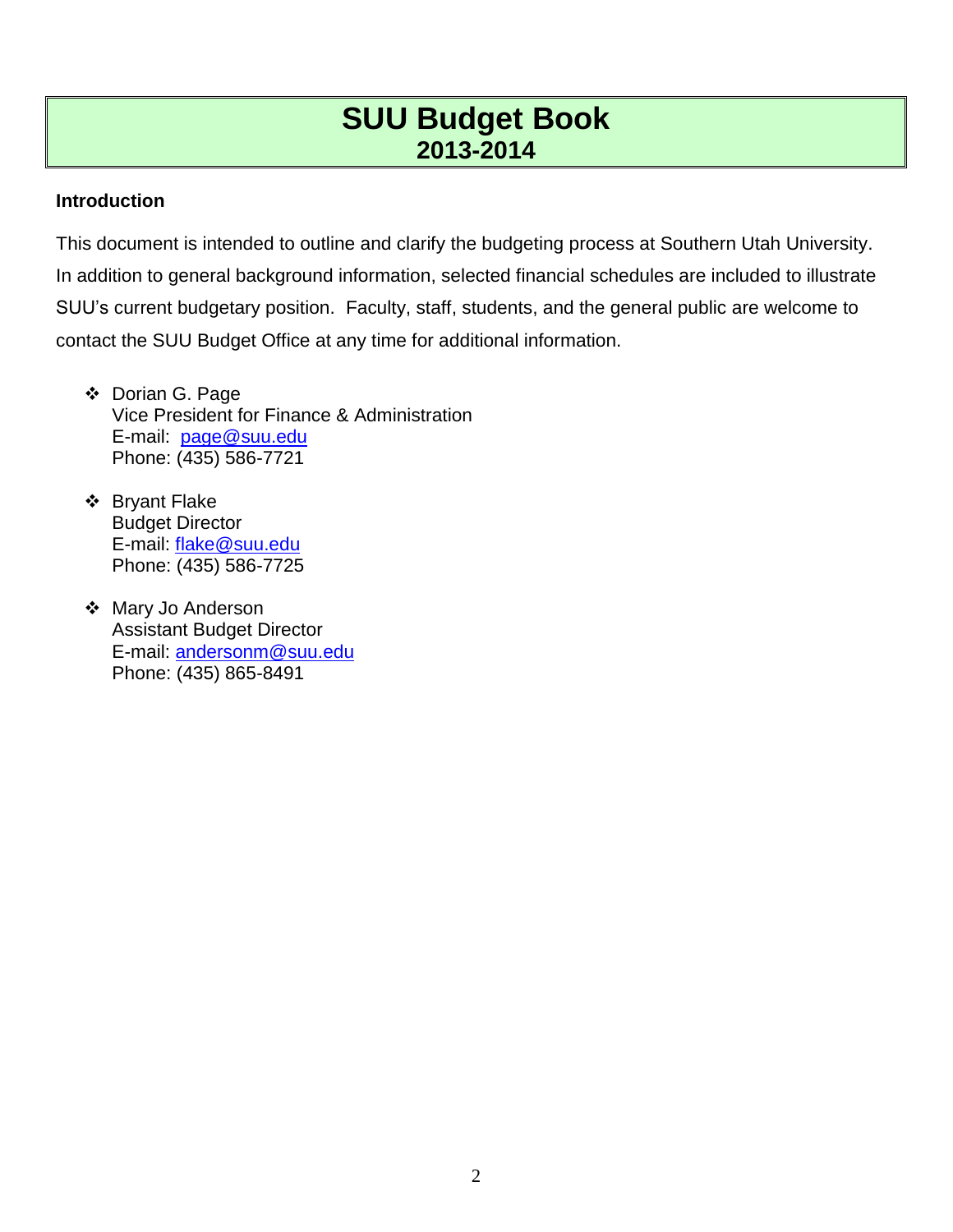## **Table of Contents**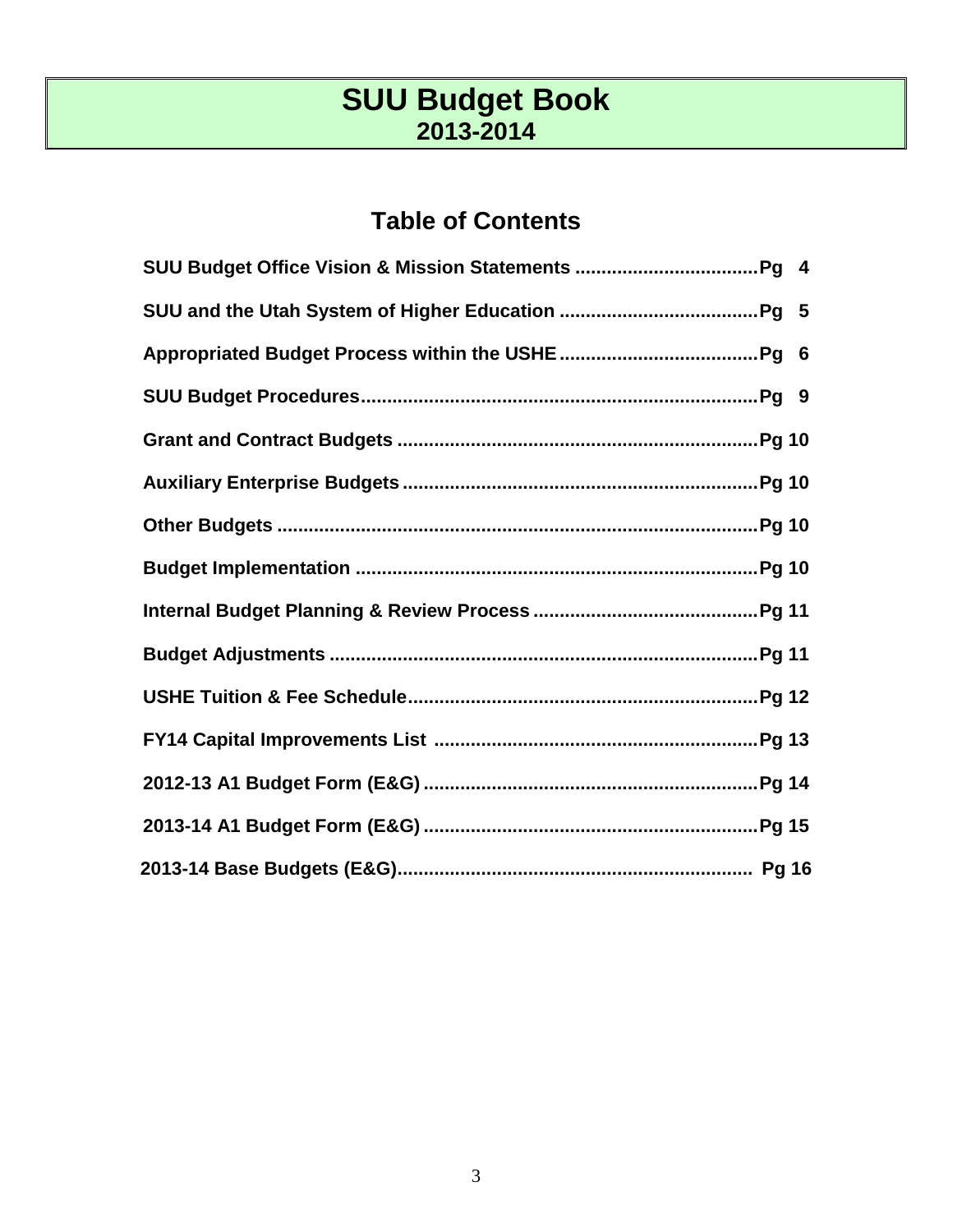#### **Budget Office Vision Statement:**

The Budget Office is dedicated to supporting the mission of Southern Utah University, a dynamic teaching and learning community inspired by its unique natural surroundings. As Utah's designated public liberal arts and sciences university, SUU engages students in a personalized and rigorous experiential education, empowering them to be productive citizens, socially responsible leaders, high achievers and lifelong learners.

#### **Budget Office Mission Statement:**

The Budget Office works with all segments of the university to deliver personalized budgetary, financial, operational, and systems advice. Budget Office personnel provide accurate and timely monitoring, tracking, projection, and reporting of funds available to the university, maximizing the effectiveness and efficiency of educational and administrative operations.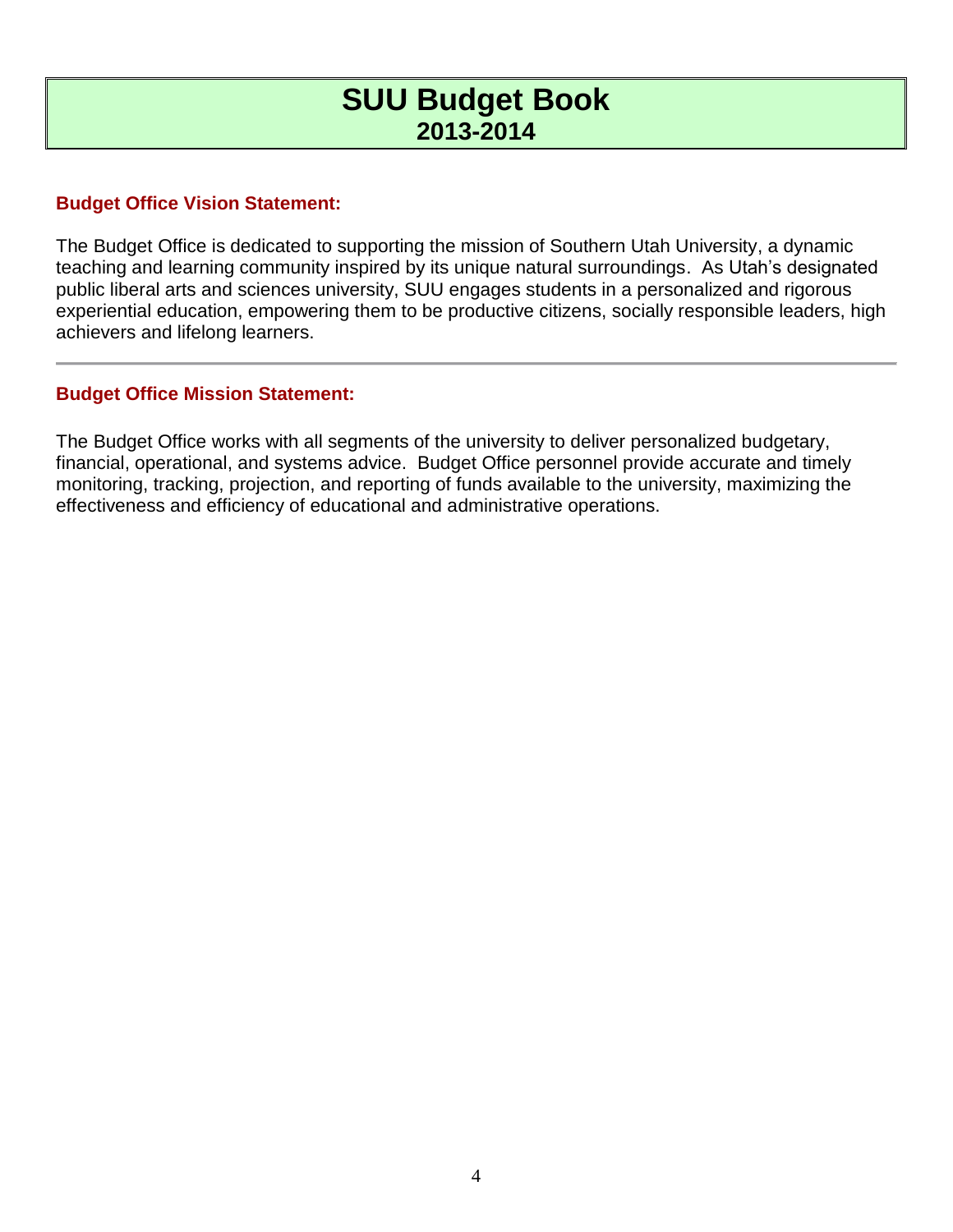### **SUU and the Utah System of Higher Education**

Southern Utah University is one of eight member institutions of the Utah System of Higher Education (USHE). A large portion of funding for USHE institutions comes from appropriations provided by the State of Utah. Appropriations for USHE institutions are determined by the legislative branch of state government, with input and counsel from the Utah Governor's Office and the Utah State Board of Regents. With the exception of several specific line items, this funding comes to each USHE institution as a lump sum general appropriation. The individual institutions are then charged to allocate these funds in ways that maximize progress towards attainment of their unique missions.

In addition to state tax dollars, another large funding source for SUU is tuition and fee revenue collected from students attending the university. Each USHE institution is allowed to fully retain tuition and fee revenue generated from student enrollment. Tuition rates are determined through a process that includes public hearings on individual campuses, approval by institutional Boards of Trustees, and state-wide approval by the Board of Regents. Other fees have different public approval processes, depending on the fee type; most fees require approval from one or both of the governing boards.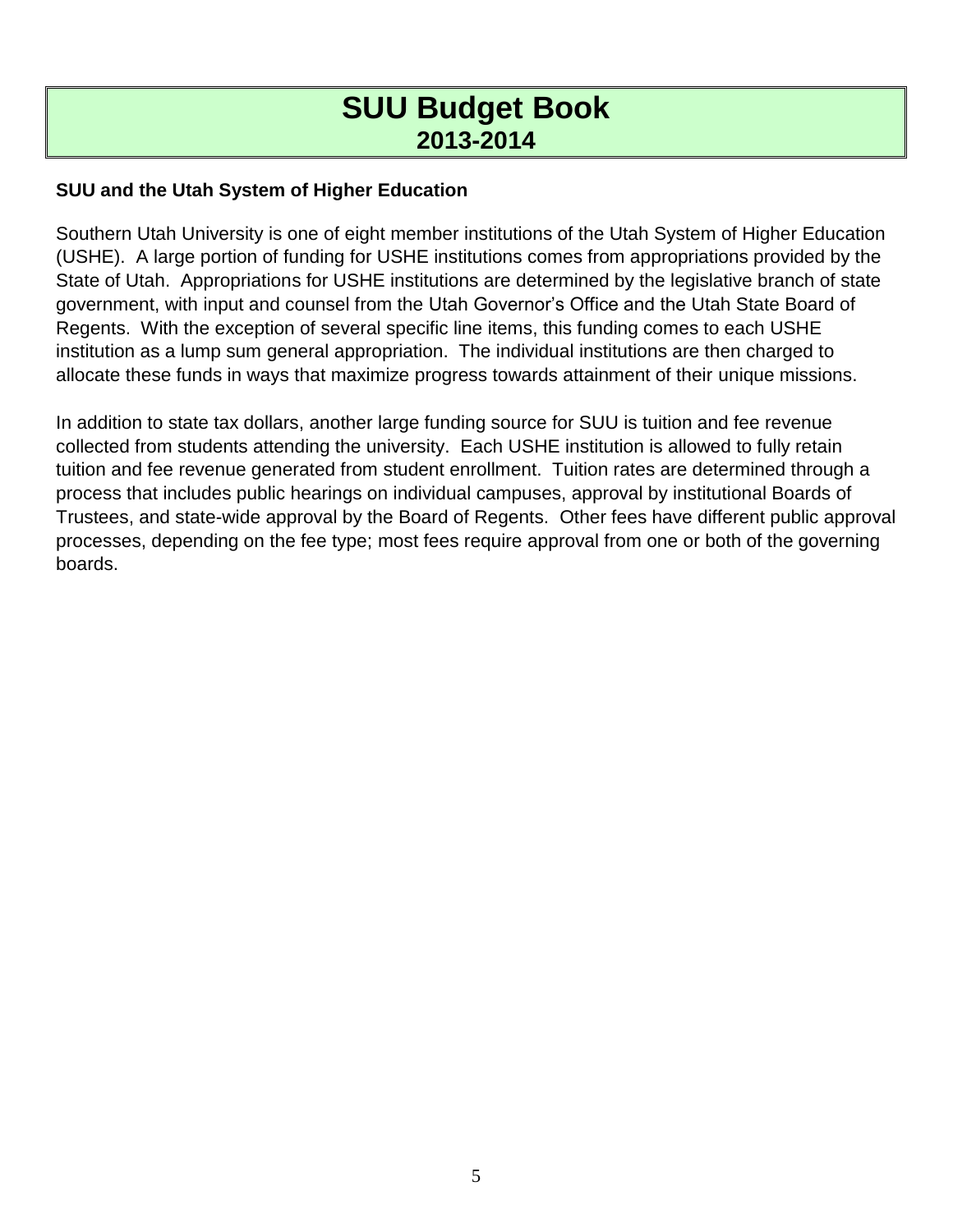### **The Appropriated Budget Process within the Utah System of Higher Education**

The passage of the appropriations bills at the conclusion of each legislative session is the culmination of months of preparation and deliberation. In addition to the governor and legislature, funding for higher education involves cooperation among the Utah System of Higher Education (USHE), the State Board of Regents (SBR), the Office of the Commissioner of Higher Education (OCHE), the Governor's Office of Management and Budget (GOMB), and the Office of the Legislative Fiscal Analyst (LFA).

| Item:<br>Dates: | <b>Guidelines and Hearings</b><br>June-July          | OCHE provides guidelines and parameters for use<br>in preparing institutional budget requests.<br>Institutional presidents meet with executive staff<br>and departmental budget managers to compile and<br>prioritize institutional budget requests for<br>consideration and possible integration into the<br>upcoming USHE system-wide budget request. |
|-----------------|------------------------------------------------------|---------------------------------------------------------------------------------------------------------------------------------------------------------------------------------------------------------------------------------------------------------------------------------------------------------------------------------------------------------|
| Item:<br>Dates: | <b>Institutional Requests</b><br>August              | OCHE collects and analyzes the institutional<br>requests. OCHE prepares consolidated base<br>budget recommendations for SBR consideration.                                                                                                                                                                                                              |
| Item:<br>Dates: | <b>Budget Hearings/Adoption</b><br>September-October | SBR holds hearings with the institutions to<br>determine budget needs to be forwarded to the<br>governor and legislature for consideration. SBR<br>adopts its budget request and includes relevant<br>documentation.                                                                                                                                    |
| Item:<br>Dates: | <b>Budget Preparation</b><br>November-December       | GOMB, with input and review from the State Tax<br>Commission and the LFA, prepares up-to-date<br>revenue projections to be used in finalizing the<br>governor's budget recommendations.                                                                                                                                                                 |
| Item:<br>Dates: | <b>Budget Presentation</b><br>December               | The Governor's Office publicly releases the<br>governor's budget recommendations.                                                                                                                                                                                                                                                                       |
| Item:<br>Dates: | <b>Fiscal Analyst Review</b><br>December-January     | The LFA analyzes the governor's and Regents'<br>recommendations, independently projects revenue<br>(with review by GOMB), and prepares operational<br>and capital budget recommendations for<br>consideration by the legislature.                                                                                                                       |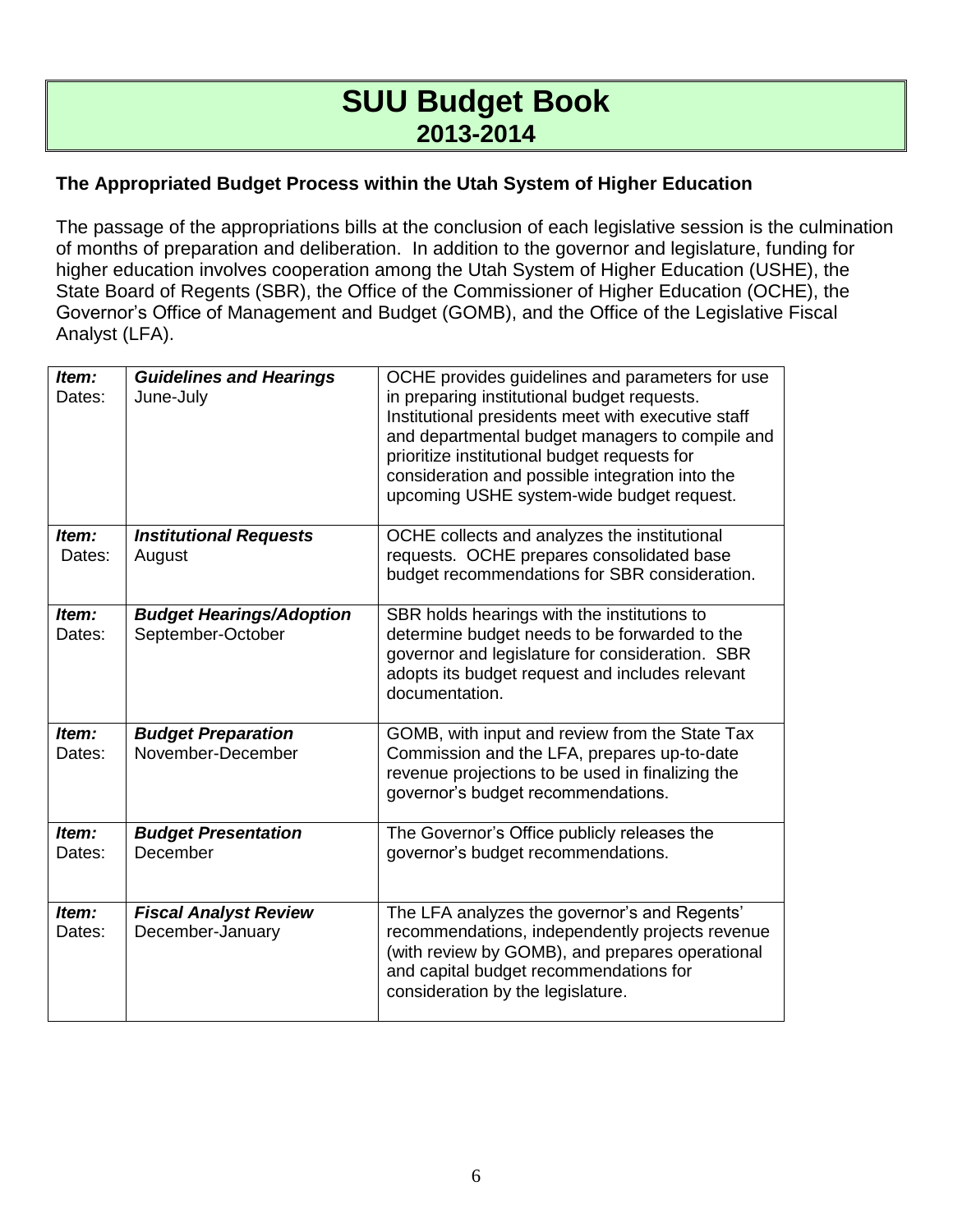| Item:<br>Dates: | <b>Legislative Deliberations</b><br>January-March                 | The Legislative Executive Appropriations<br>Committee (EAC) has subcommittees which<br>hold hearings on the budget<br>recommendations; the Higher Education<br>Appropriations Subcommittee looks<br>specifically at the SBR request and the<br>governor's recommendations for higher<br>education. The subcommittees gather<br>relevant testimony before sending their<br>recommendations to the EAC. The EAC<br>prepares appropriations bills to be<br>considered by the full legislature. Bills<br>passed by the legislature are forwarded to<br>the governor. |
|-----------------|-------------------------------------------------------------------|------------------------------------------------------------------------------------------------------------------------------------------------------------------------------------------------------------------------------------------------------------------------------------------------------------------------------------------------------------------------------------------------------------------------------------------------------------------------------------------------------------------------------------------------------------------|
| Item:<br>Dates: | <b>Governor's Signature</b><br>March-April                        | The governor signs or vetoes the enrolled<br>appropriations bills. The state constitution<br>allows the governor line item veto authority.<br>The legislature may override a veto with a<br>2/3 vote of the House and Senate.                                                                                                                                                                                                                                                                                                                                    |
| Item:<br>Dates: | <b>Budget Implementation and</b><br><b>Approval</b><br>April-June | SBR approves institutional budgets for the<br>upcoming year in summary form. These<br>budgets incorporate any changes to state<br>funding appropriated for USHE institutions,<br>along with further adjustments resulting from<br>tuition and enrollment changes.                                                                                                                                                                                                                                                                                                |

At the onset of this annual process, a campus budget request may include many institution-specific items. However, as the process continues, many individual college and university requests are trimmed or consolidated. Requests begin to lose their institutional identity as they are compiled into increasingly summarized documents and as the OCHE develops common themes to the request that it will ultimately pass forward. Only those themes with significant support across the entire system of higher education are generally forwarded to the State Board of Regents. Typical system-wide themes include employee compensation, facilities operation and maintenance, mission-based initiatives, enrollment growth, and library and technology programs. Institutional efforts to fund unique needs generally must occur from allocation of tuition and fee revenue.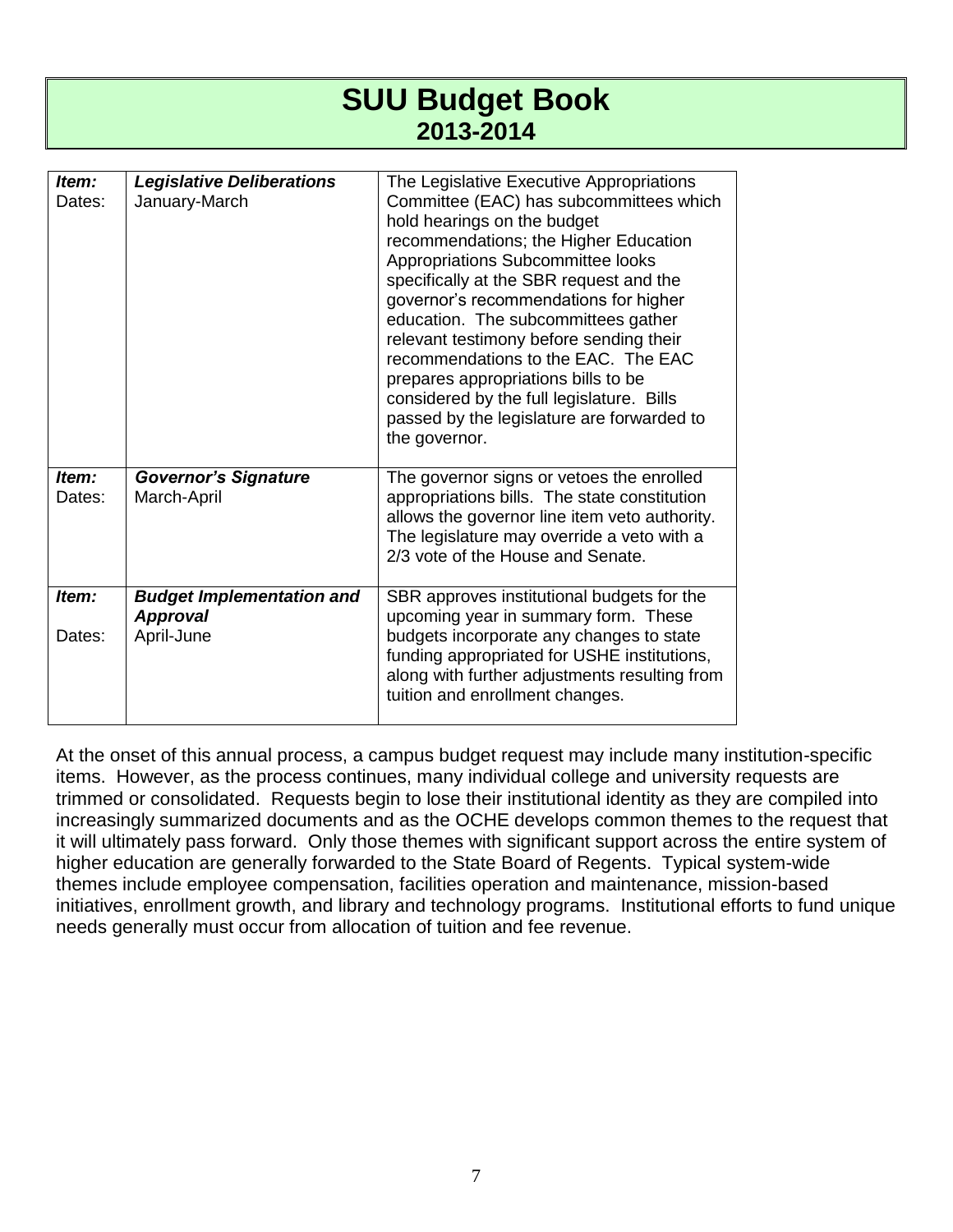#### **Statutory and Constitutional Responsibilities for the Utah System of Higher Education Operating Budget Request Process**

#### **Board of Regents**

#### **UCA 53B-7-101**

"The board shall recommend a combined appropriation for the operating budgets of higher education institutions for inclusion in a state appropriations act…

"The appropriations recommended by the board shall be made with the dual objective of: (i) justifying for higher educational institutions appropriations consistent with their needs, and consistent with the financial ability of the state; and (ii) determining an equitable distribution of funds among the respective institutions in accordance with the aims and objectives of the statewide master plan for higher education.…

"The board shall request a hearing with the governor on the recommended appropriations. After the governor delivers his budget message to the Legislature, the board shall request hearings on the recommended appropriations with the appropriate committees of the Legislature.

"The board shall recommend to each session of the Legislature the minimum tuitions, resident and nonresident, for each institution which it considers necessary to implement the budget recommendations."

### **Governor**

#### **UCA 63J-1-201**

"The governor shall, within the first three days of the annual general session of the Legislature, submit to the presiding officer of each house of the Legislature a proposed budget for the ensuing fiscal year…

"The proposed budget shall include…a plan of proposed changes to appropriations and estimated revenues for the next fiscal year that is based upon the current fiscal year tax laws and rates….

"For the purpose of preparing and reporting the proposed budget, the governor shall require from the proper state officials, including all public and higher education officials…to provide itemized estimates of changes in revenues and appropriations…

"The governor may require…other information under these guidelines and at times as the governor may direct….

"The governor may require representatives of public and higher education, state departments and institutions, and other institutions or individuals applying for state appropriations to attend budget meetings..."

### **Fiscal Analyst**

#### **UCA 36-12-13**

"The powers, functions, and duties of the Office of the Legislative Fiscal Analyst under the supervision of the fiscal analyst are…to analyze in detail the executive budget before the convening of each legislative session and make recommendations to the Legislature on each item or program appearing in the executive budget…."

### **Legislature**

#### **Utah Constitution XIII-5-1**

"The Legislature shall provide by statute for an annual tax sufficient, with other revenues, to defray the estimated ordinary expenses of the state for each fiscal year…"

Articles VI and VII also identify the distinct powers granted to the executive and legislative branches, respectively, and provide for the legislature to pass bills including appropriation bills.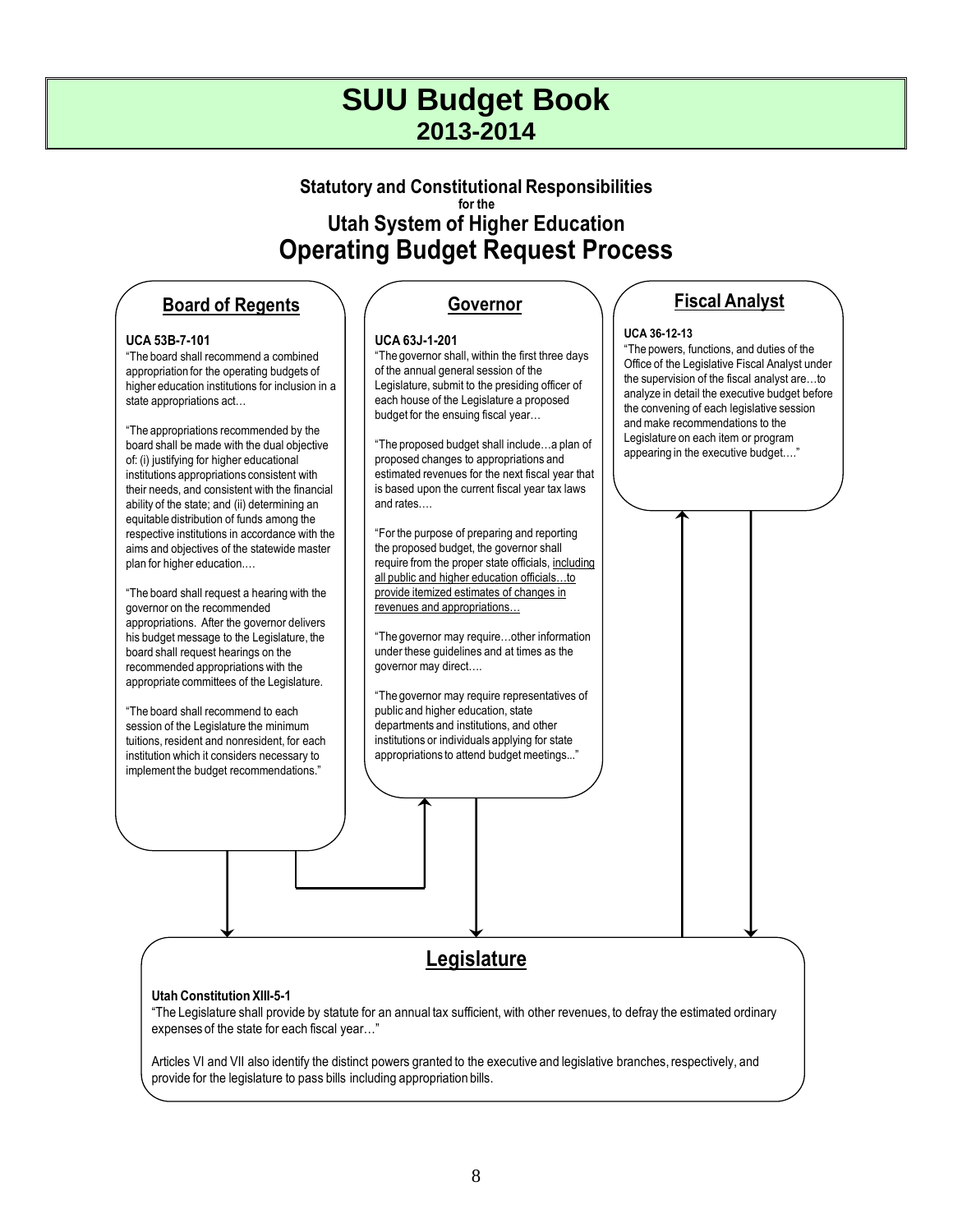### **SUU Budget Procedures**

SUU's primary fiscal year begins on July 1<sup>st</sup> and ends on the following June 30<sup>th</sup>. Many component units within SUU – such as the Utah Shakespearean Festival, the Utah Summer Games, and the Head Start program – have different fiscal years that better match their own operational activities.

Several standard categories are utilized in the preparation and recording of institutional budgets:

- **Salaries** The costs associated with employment of contracted personnel. Includes full-time faculty, adjunct faculty, executives, professional staff and classified staff.
- **Hourly** Labor costs not otherwise recorded in the salary category (primarily student employment).
- **Employee Benefits** The benefit costs associated with institutional employees. Items include medical and dental insurance, retirement benefits, payroll taxes, life insurance, etc.
- **Current Expense** The costs of general operational activities and supplies.
- **Travel Expense** The costs associated with business-related trips.
- **Capital Outlay** Equipment purchases exceeding \$3,000 and other capital acquisitions.

Education & General (E&G) accounts are funded from state appropriations and tuition, and are the primary operating accounts for the core activities of the institution. Non-E&G accounts represent selfsupporting operations within the institution. For these accounts, revenue sources other than state appropriations and tuition must support the activities. Examples of such revenue sources might include fines and fees, rental income, ticket sales, or royalty payments. Non-E&G activities require the inclusion of additional revenue categories in the budget development and transaction reporting process.

Both E&G and non-E&G budgets are the responsibility of specifically assigned departments. In addition, the Budget Office ensures that budgets are within approved guidelines and that financial transactions stay within the authorized budget.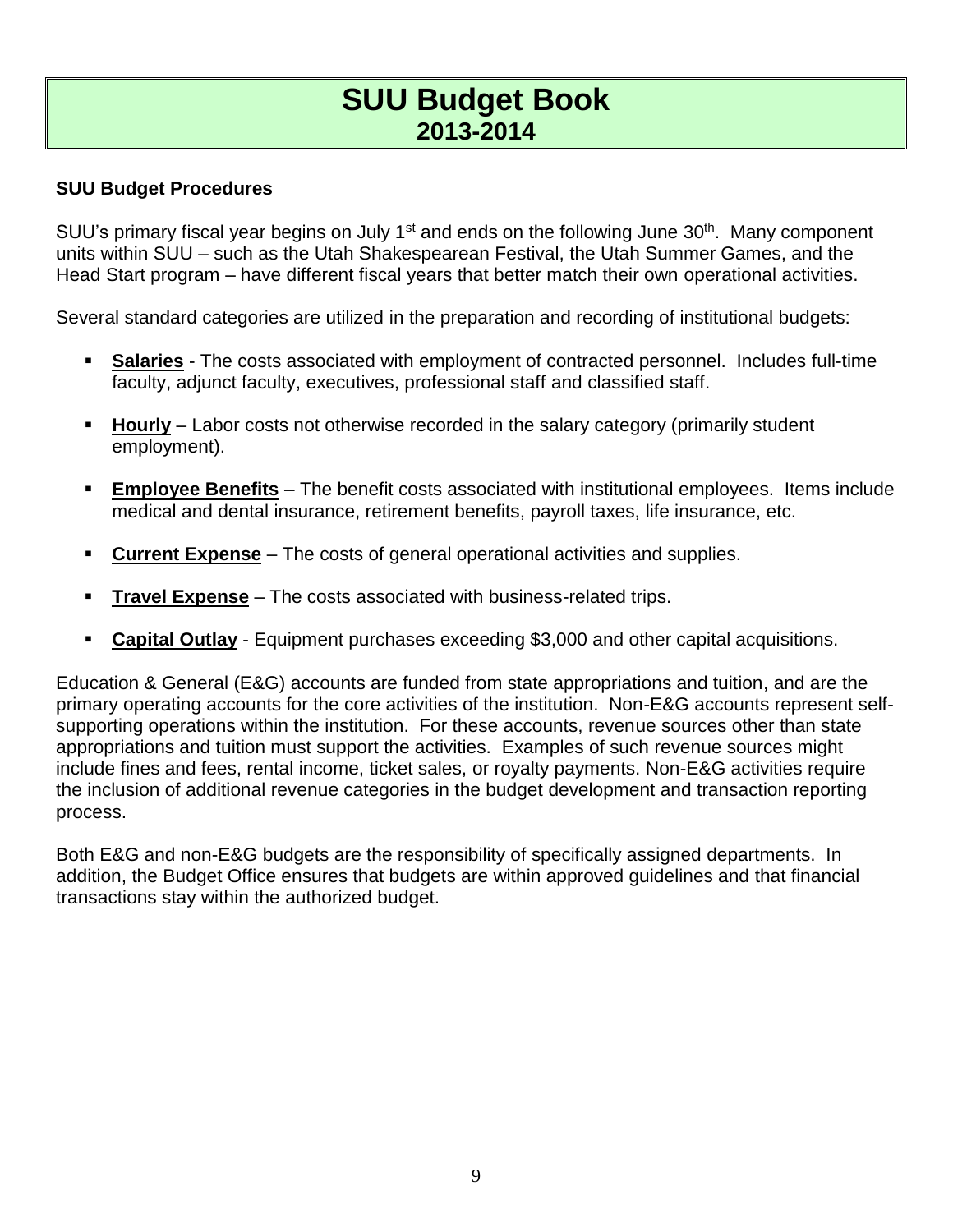#### **Grant and Contract Budgets**

The budget process for grants and contracts is scrutinized by primarily external entities. Approval of grant and contract budgets does not usually involve the legislative or executive branches of state government. However, other (often federal) agencies typically oversee the approval process. The institutional Board of Trustees may also be involved.

#### **Auxiliary Enterprise Budgets**

Auxiliary enterprises are self-supporting activities which provide specific services to students, faculty, staff, and guests of the institution. Examples of auxiliary enterprises include housing, bookstore, and food service operations. Fees for goods and services provided are set at a level sufficient to cover all direct and indirect costs, including renewal and replacement costs. Oversight of these activities rests with the institutional Board of Trustees.

#### **Other Budgets**

In addition to operating budgets, there exist non-operating budgets for facilities remodeling, renovation, and new construction. The two primary sources for these projects are capital improvement funds (for renovations) and capital development funds (for new construction). While capital development funding is somewhat sporadic, institutions can regularly count on a fairly consistent level of capital improvement funds. Besides state appropriations, capital development funding can come from institutional allocations, public debt issuance (revenue bonds), and gifts received by the institution. Any revenue bonding is issued under the auspices of the USHE, and is subject to a rigorous proposal and oversight process involving governing boards and the political arena.

#### **Budget Implementation**

Each year, the Board of Regents issues guidelines to direct the implementation of E&G budgets within the USHE. These guidelines pertain to specifically funded (line item) categories such as operation and maintenance of facilities, employee compensation, and utilities. In addition to these system guidelines, each institution develops individual policies and/or practices to control the process of allocating general appropriations and tuition funds to areas of greatest strategic importance. At SUU, budget implementation decisions and practices are ultimately determined by the President and President's Council.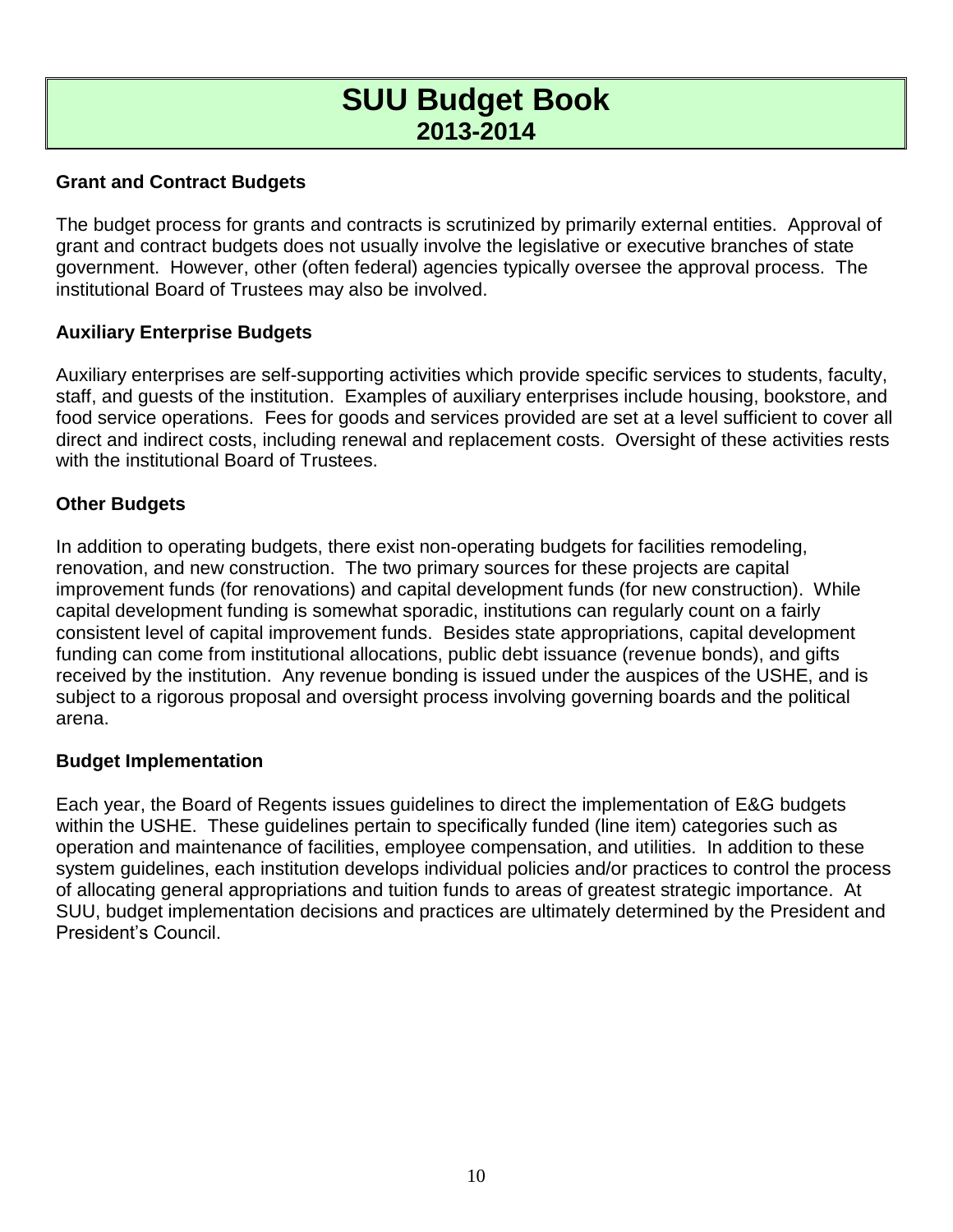### **Internal Budget Planning & Review Process**

The focus of the campus budget process is primarily development and oversight of the E&G operating budget. Operating budget requests are formulated within each divisional area of responsibility on campus. These requests take into consideration programmatic and staffing needs, operational issues, and economic realities. The Budget Office then works with the President's Council to compile these individual items into a single campus request. Once finalized, the consolidated institutional budget request is subject to numerous external reviews (see pages 6-7).

The appropriation which is ultimately approved by the Board of Regents, legislature, and governor can vary significantly from the original campus budget request. Once the appropriation is finalized and associated budget allocations are made, the Budget Office begins the process of administering and reconciling the institutional budget, working in conjunction with departmental administrators who must monitor their own account balances. When unfavorable variances occur, the Budget Office investigates the cause and recommends appropriate action. Note that no expenditures may be made against an account until a budget is in place. Any exceptions must be approved by the Budget Office, in consultation with pertinent campus administrators.

#### **Budget Adjustments**

Budget adjustments take place throughout the year. These adjustments may occur within an institution or across the entire system. Budget adjustments impacting all USHE institutions are determined through guidelines promulgated and approved by the Board of Regents. Internal budget adjustments (often called budget transfers) are a simpler process, though at a minimum they require approval of the budget manager and the Budget Office. In this way, the internal budget process has numerous controls in place to assure the integrity of the financial system.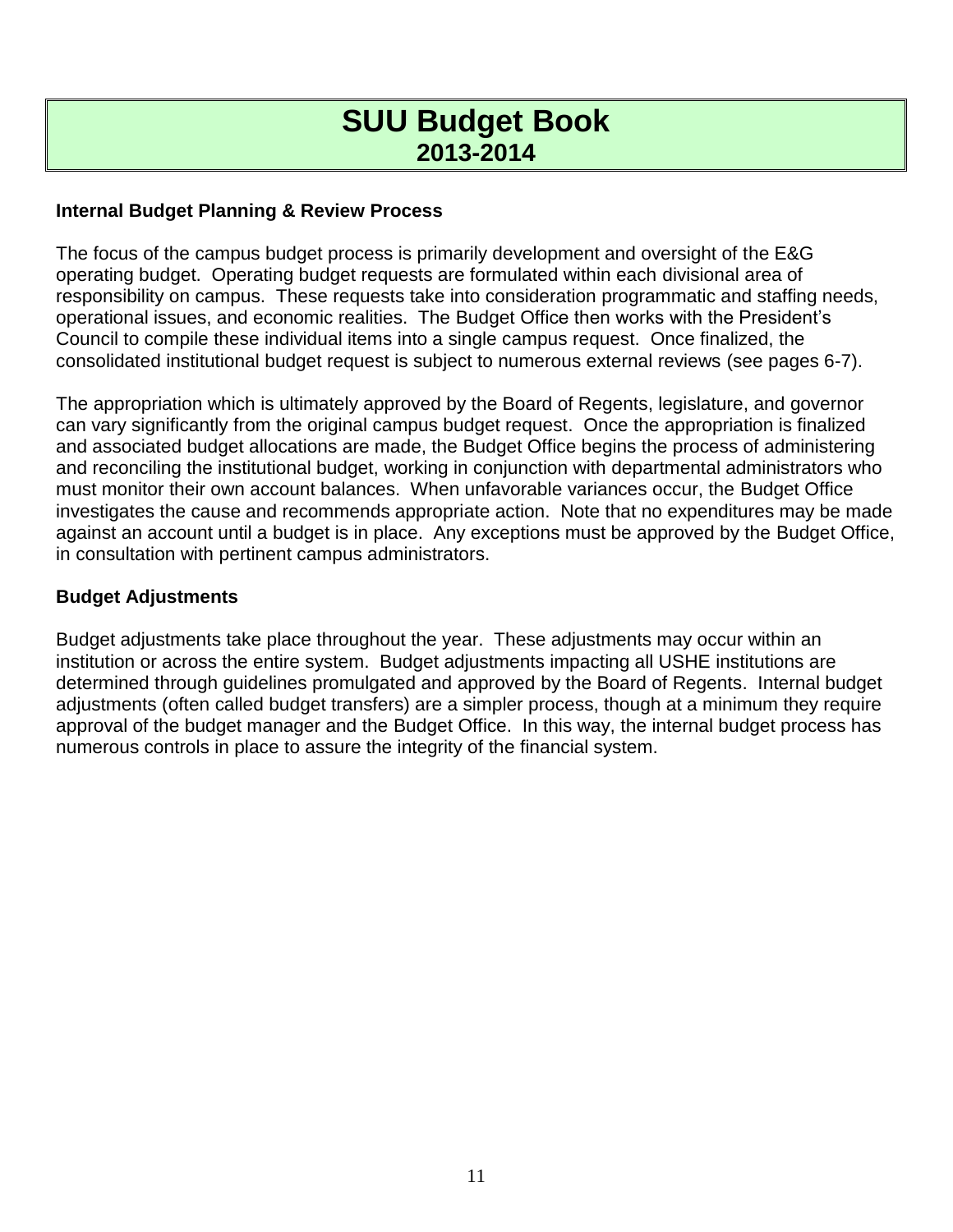### **USHE Tuition & Fee Schedule (1)**

|                                                                                                                                                  | U of $U$ (2) | <b>USU (3)</b> | <b>WSU</b> | <b>SUU</b> | Snow     | <b>DSU</b> | <b>UVU</b> | <b>SLCC</b> |
|--------------------------------------------------------------------------------------------------------------------------------------------------|--------------|----------------|------------|------------|----------|------------|------------|-------------|
|                                                                                                                                                  |              |                |            |            |          |            |            |             |
| <b>Undergraduate Tuition</b>                                                                                                                     |              |                |            |            |          |            |            |             |
|                                                                                                                                                  |              |                |            |            |          |            |            |             |
| <b>Resident Students</b>                                                                                                                         | \$6,511      | \$5,273        | \$4,159    | \$5,208    | \$2,830  | \$3,642    | \$4,368    | \$2,924     |
| Nonresident<br>Students                                                                                                                          | \$22,790     | \$16,976       | \$12,480   | \$17,186   | \$10,332 | \$11,656   | \$13,538   | \$10,176    |
| Fees                                                                                                                                             |              |                |            |            |          |            |            |             |
| Student<br>Activity/Support                                                                                                                      |              |                |            |            |          |            |            |             |
| Fees                                                                                                                                             | \$140.82     | \$208.16       | \$257.72   | \$118.00   | \$63.90  | \$290.10   | \$119.72   | \$123.50    |
| <b>Building Bond</b><br>Fees                                                                                                                     | 0.00         | 177.60         | 241.72     | 212.00     | 0.00     | 0.00       | 226.68     | 118.00      |
| <b>Building Support</b><br>Fees                                                                                                                  | 258.48       | 17.50          | 57.68      | 110.00     | 234.60   | 131.30     | 94.44      | 57.00       |
| <b>Athletic Fees</b>                                                                                                                             | 168.02       | 258.76         | 121.00     | 204.00     | 42.00    | 130.00     | 213.52     | 60.00       |
| <b>Health Fees</b>                                                                                                                               | 40.96        | 82.36          | 50.70      | 8.00       | 9.60     | 14.50      | 21.20      | 29.00       |
| <b>Technology Fees</b>                                                                                                                           | 227.04       | 127.72         | 91.64      | 64.00      | 31.90    | 77.10      | 28.68      | 20.50       |
| Other Fees                                                                                                                                       | 111.00       | 40.00          | 10.44      | 0.00       | 8.00     | 0.00       | 13.76      | 10.00       |
| <b>Total Fees</b>                                                                                                                                | \$946.32     | \$912.10       | \$830.90   | \$716.00   | \$390.00 | \$643.00   | \$718.00   | \$418.00    |
| Note: Fee distributions refer to main campuses only. Branch campuses and centers may have a different distribution of the same total fee amount. |              |                |            |            |          |            |            |             |
| <b>Total Undergraduate Tuition and Fees</b>                                                                                                      |              |                |            |            |          |            |            |             |
|                                                                                                                                                  |              |                |            |            |          |            |            |             |
| <b>Resident Students</b>                                                                                                                         | \$7,457      | \$6,185        | \$4,990    | \$5,924    | \$3,220  | \$4,285    | \$5,086    | \$3,342     |
| Nonresident<br><b>Students</b>                                                                                                                   | \$23,736     | \$17,888       | \$13,311   | \$17,902   | \$10,722 | \$12,299   | \$14,256   | \$10,594    |
| Fees as a % of<br>Resident                                                                                                                       |              |                |            |            |          |            |            |             |

Notes:

Undergraduate

*(1) 2 Semesters at 15 credit hours each*

*(2) Lower division (freshman & sophomore) rate only. Differential rates for upper division (junior and senior) may apply*.

*(3) Rate for undergraduate students starting 2004-05 and beyond. Higher differential rate for students enrolling in Business and Engineering courses.*

Tuition and Fees 12.69% 14.75% 16.65% 12.09% 12.11% 15.01% 14.12% 12.51%

*As approved by the Utah State Board of Regents in March 2013*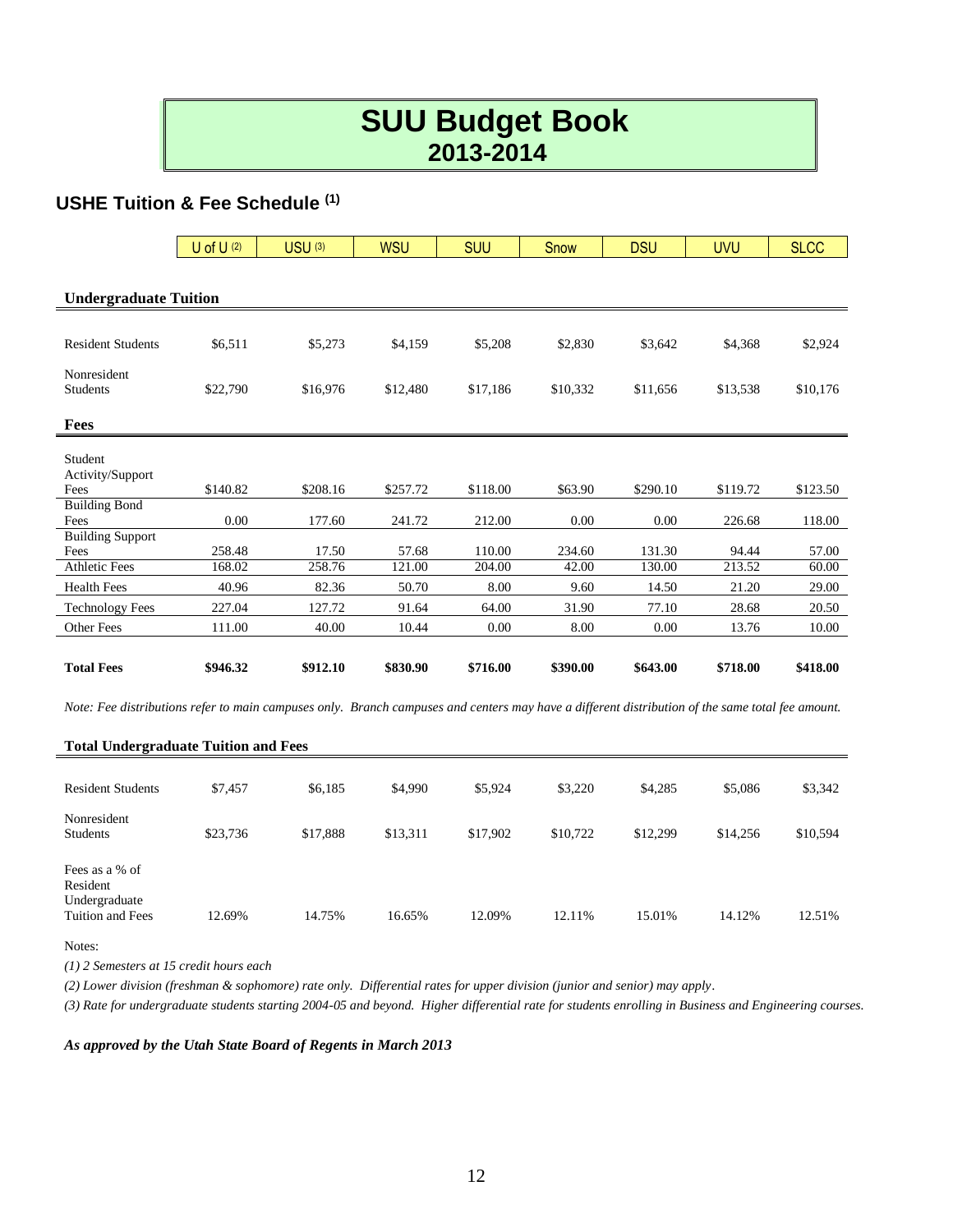### **FY14 Capital Improvements List**

Capital Improvement funds are used to maintain existing state-owned facilities. This may include repairing or replacing worn or dilapidated building components, systems and equipment, utility upgrades, correcting code violations, roofing and paving repairs, structural repairs, remodeling inadequate space, site improvements and hazardous materials abatement.

Utah Code 63A-5-104 (b) defines "Capital Improvement" as:

- [1] remodeling, alteration, replacement, or repair project with a total cost of less than \$2.5 million;
- [2] site and utility improvement with a total cost of less than \$2.5 million; or
- [3] new facility with a total construction cost of less than \$500,000.

#### **FY 2014 Capital Improvements As approved by Utah State Building Board, April 2013**

| New Storm Drain: 300 West                                      | \$190,000   |
|----------------------------------------------------------------|-------------|
| Roof Replacement: Bennion                                      | \$300,000   |
| Centrum Area Chiller and Cooling Tower Replacement: Phase II   | \$422,000   |
| ADA Access Improvements: Library                               | \$200,000   |
| Separation of Campus Fire Alarm Systems                        | \$155,000   |
| Campus Utility Tunnel Master Plan Study                        | \$35,000    |
| Electronic Access Control: Phase I                             | \$180,000   |
| Library Cooling Tower Replacement and Underground Tank Sealing | \$100,000   |
| Master Plan and Feasibility Study: Multipurpose                | \$35,000    |
| Roof Fall Protection Anchors: Phase I                          | \$80,000    |
| Moisture Mitigation: Sharwan Smith Center                      | \$150,000   |
| Concrete Replacement: Centrum Ramp                             | \$100,000   |
| Boiler Replacement: Sharwan Smith Center                       | \$94,000    |
| Door Locks: ADA Upgrade                                        | \$200,000   |
| Medium Voltage Cabling Replacement: Phase I                    | \$230,000   |
| ADA Parking Lot Replacement: Hunter Conference Center          | \$65,000    |
| Generator Replacement: Library                                 | \$52,000    |
| Boiler Replacement: Hunter Conference Center                   | \$50,000    |
| <b>Total Allocation</b>                                        | \$2,638,000 |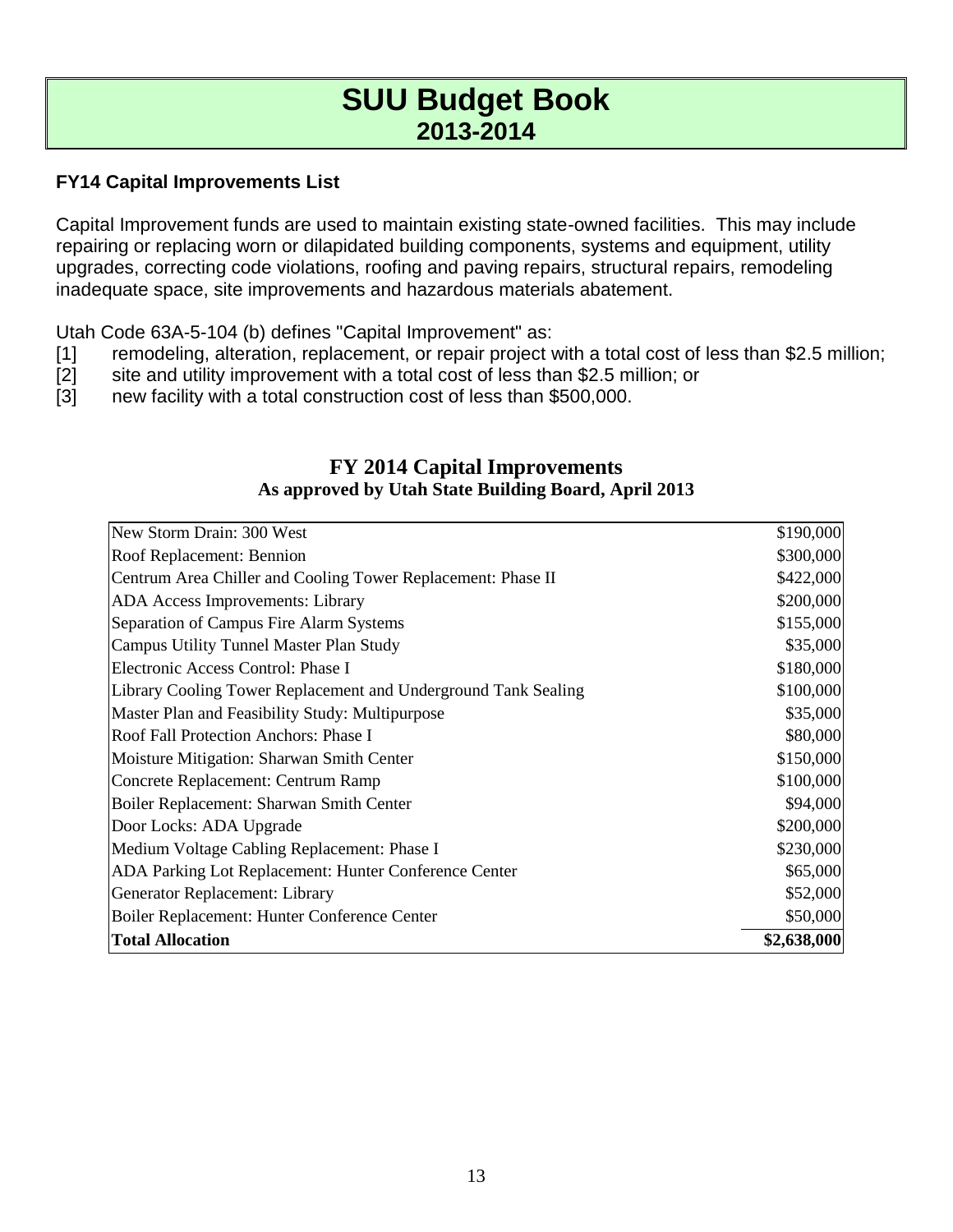FORM A-1 Budget **2012-13**. Appropriated funds expenditures, transfers, and revenues, by line item and program

**Southern Utah University**

**Education & General**

|            |                                           |              |             | Public    | Academic Support |             | <b>Student Services</b> |             | Institutional |              | O&M         |             |              |
|------------|-------------------------------------------|--------------|-------------|-----------|------------------|-------------|-------------------------|-------------|---------------|--------------|-------------|-------------|--------------|
|            |                                           | Instruction  | Research    | Service   | Libraries        | Other       | <b>Athletics</b>        | Other       | Support       | Scholarships | Plant       | Transfers   | Total        |
|            | A. Expenditures & Transfers Out           |              |             |           |                  |             |                         |             |               |              |             |             |              |
| <u>FTE</u> |                                           |              |             |           |                  |             |                         |             |               |              |             |             |              |
| 1.         | <b>Regular Faculty</b>                    | 248.54       |             |           | 9.00             |             |                         |             |               |              |             |             | 257.54       |
| 2.         | Adjunct / Wage Rated Faculty              | 106.20       |             |           |                  | 6.83        |                         |             |               |              |             |             | 113.03       |
| 3.         | <b>Teaching Assistants</b>                |              |             |           |                  |             |                         |             |               |              |             |             | 0.00         |
| 4.         | Executives                                |              |             |           | 1.00             | 10.00       |                         | 3.00        | 9.00          |              | 1.00        |             | 24.00        |
| 5.         | Staff                                     | 41.83        |             | 2.38      | 11.68            | 54.47       | 45.09                   | 48.85       | 83.70         |              | 52.50       |             | 340.50       |
| 6.         | Total FTE (lines 1 to 5)                  | 396.57       | 0.00        | 2.38      | 21.68            | 71.30       | 45.09                   | 51.85       | 92.70         | 0.00         | 53.50       | 0.00        | 735.07       |
|            |                                           |              |             |           |                  |             |                         |             |               |              |             |             |              |
| 7.         | <b>Regular Faculty</b>                    | \$15,050,403 |             |           | \$512,407        |             |                         |             |               |              |             |             | \$15,562,810 |
| 8.         | Adjunct / Wage Rated Faculty              | 1,784,202    |             |           |                  | 114,741     |                         |             |               |              |             |             | 1,898,943    |
| 9.         | <b>Teaching Assistants</b>                |              |             |           |                  |             |                         |             |               |              |             |             | 0            |
| 10.        | Executives                                |              |             |           | 101,000          | 1,032,247   |                         | 325,813     | 1,225,879     |              | 107,842     |             | 2,792,781    |
| 11.        | Staff                                     | 1,489,357    |             | 175,027   | 418,113          | 2,584,209   | 1,933,402               | 2,061,187   | 4,091,317     |              | 2,149,394   |             | 14,902,006   |
| 12.        | <b>Wage Payroll</b>                       | 458,502      |             | 4,237     | 82,175           | 311,306     | 61,890                  | 375,080     | 536,224       |              | 1,384,093   |             | 3,213,507    |
| 13.        | Total Salaries and Wages (lines 7 to 12)  | 18,782,464   | $\mathbf 0$ | 179,264   | 1,113,695        | 4,042,503   | 1,995,292               | 2,762,080   | 5,853,420     | $\mathbf 0$  | 3,641,329   | 0           | 38,370,047   |
|            |                                           |              |             |           |                  |             |                         |             |               |              |             |             |              |
| 14.        | <b>Employee Benefits</b>                  | 7,044,351    |             | 79,850    | 451,403          | 1,524,677   | 936,359                 | 1,197,495   | 2,596,840     |              | 1,334,725   |             | 15,165,700   |
| 15.        | Total Personal Services (lines 13 & 14)   | 25,826,815   | $\mathbf 0$ | 259,114   | 1,565,098        | 5,567,180   | 2,931,651               | 3,959,575   | 8,450,260     | $\mathbf 0$  | 4,976,054   | 0           | 53,535,747   |
|            |                                           |              |             |           |                  |             |                         |             |               |              |             |             |              |
| 16.        | Travel                                    | 230.904      |             |           | 3,542            | 153,373     |                         | 57,259      | 158,543       |              | 27,350      |             | 630,971      |
| 17.        | <b>Current Expense</b>                    | 761,149      |             | 53,159    | 335,132          | 674,952     |                         | 432,915     | 3,002,979     | 1,064,162    | 1,374,310   |             | 7,698,758    |
| 18.        | Fuel and Power                            |              |             |           |                  |             |                         |             |               |              | 2,174,338   |             | 2,174,338    |
| 19.        | Equipment                                 | 17,100       |             |           |                  | 133,511     |                         | 8,576       | 52,764        |              | 112,087     |             | 324,038      |
| 20.        | Total Non-Personal Svcs. (lines 16 to 19) | 1,009,153    | $\mathbf 0$ | 53,159    | 338,674          | 961,836     | $\pmb{0}$               | 498,750     | 3,214,286     | 1,064,162    | 3,688,085   | 0           | 10,828,105   |
|            |                                           |              |             |           |                  |             |                         |             |               |              |             |             |              |
| 21.        | Total Expenditures (line 15 + line 20)    | 26,835,968   | $\mathbf 0$ | 312,273   | 1,903,772        | 6,529,016   | 2,931,651               | 4,458,325   | 11,664,546    | 1,064,162    | 8,664,139   | 0           | 64,363,852   |
|            |                                           |              |             |           |                  |             |                         |             |               |              |             |             |              |
| 22.        | Transfers To Other Funds                  |              |             |           |                  |             |                         |             |               |              |             | 1,504,448   | 1,504,448    |
| 23.        | <b>Total Expenditures &amp; Transfers</b> | \$26,835,968 | \$0         | \$312,273 | \$1,903,772      | \$6,529,016 | \$2,931,651             | \$4,458,325 | \$11,664,546  | \$1,064,162  | \$8,664,139 | \$1,504,448 | \$65,868,300 |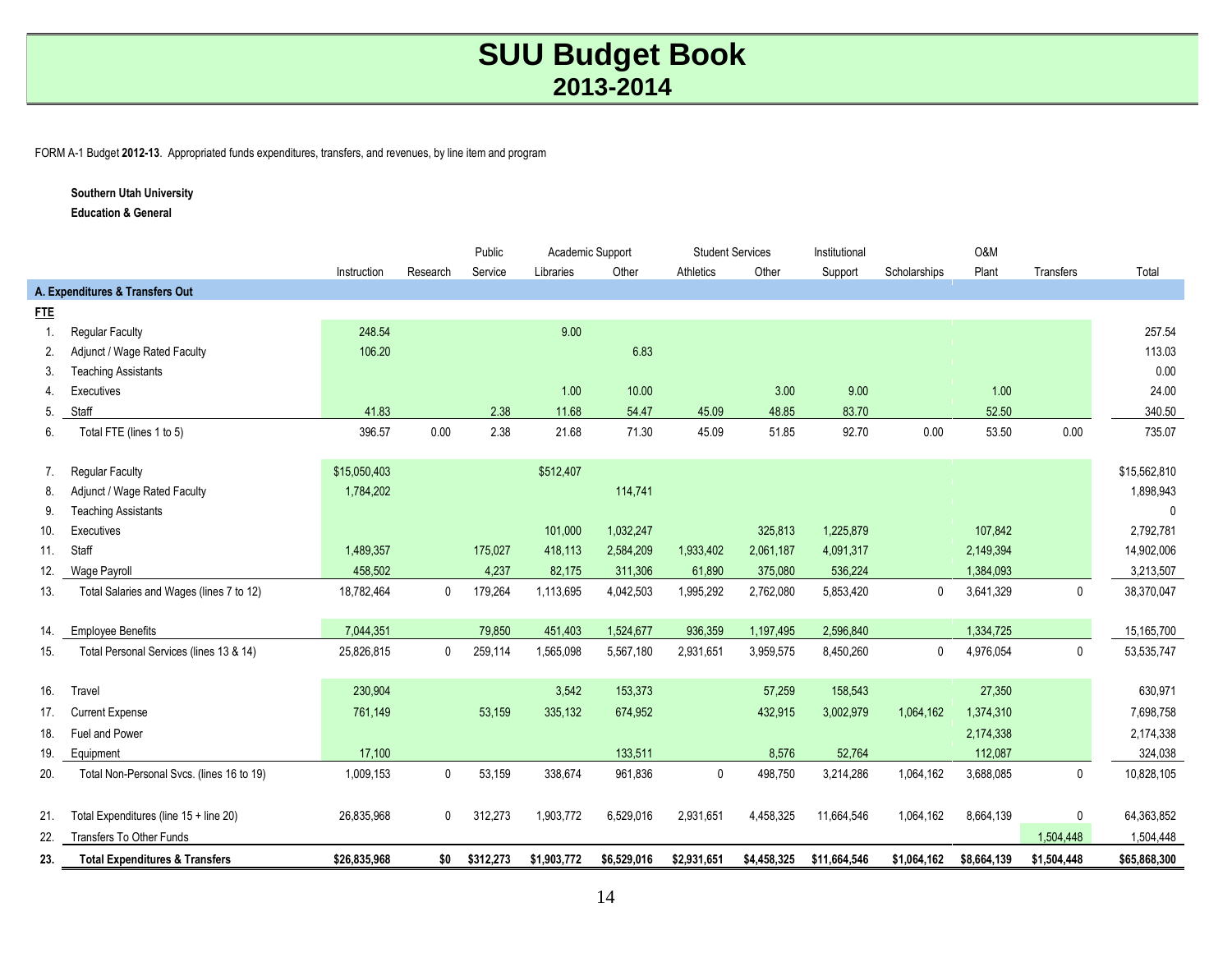FORM A-1 Budget **2013-14**. Appropriated funds expenditures, transfers, and revenues, by line item and program

**Southern Utah University**

**Education & General**

|            |                                           |              |              | Public    | Academic Support |             | <b>Student Services</b> |             | Institutional |              | O&M         |             |              |
|------------|-------------------------------------------|--------------|--------------|-----------|------------------|-------------|-------------------------|-------------|---------------|--------------|-------------|-------------|--------------|
|            |                                           | Instruction  | Research     | Service   | Libraries        | Other       | Athletics               | Other       | Support       | Scholarships | Plant       | Transfers   | Total        |
|            | A. Expenditures & Transfers Out           |              |              |           |                  |             |                         |             |               |              |             |             |              |
| <b>FTE</b> |                                           |              |              |           |                  |             |                         |             |               |              |             |             |              |
| 1.         | Regular Faculty                           | 245.29       |              |           | 9.00             | 0.67        |                         |             |               |              |             |             | 254.96       |
| 2.         | Adjunct / Wage Rated Faculty              | 102.32       |              | 0.25      |                  | 4.44        |                         |             |               |              |             |             | 107.01       |
| 3.         | <b>Teaching Assistants</b>                |              |              |           |                  |             |                         |             |               |              |             |             | 0.00         |
| 4.         | Executives                                |              |              |           | 1.00             | 10.00       |                         | 3.00        | 9.00          |              |             |             | 23.00        |
| 5.         | Staff                                     | 39.01        |              | 2.38      | 12.17            | 51.13       | 43.09                   | 50.87       | 76.86         |              | 49.50       |             | 325.01       |
| 6.         | Total FTE (lines 1 to 5)                  | 386.62       | 0.00         | 2.63      | 22.17            | 66.24       | 43.09                   | 53.87       | 85.86         | 0.00         | 49.50       | 0.00        | 709.98       |
|            |                                           |              |              |           |                  |             |                         |             |               |              |             |             |              |
| 7.         | <b>Regular Faculty</b>                    | \$14,952,039 |              |           | \$521,032        | \$40,658    |                         |             |               |              |             |             | \$15,513,729 |
| 8.         | Adjunct / Wage Rated Faculty              | 1,718,975    |              | 4,237     |                  | 74,546      |                         |             |               |              |             |             | 1,797,758    |
| 9.         | <b>Teaching Assistants</b>                |              |              |           |                  |             |                         |             |               |              |             |             | $\mathbf 0$  |
| 10.        | Executives                                |              |              |           | 102,010          | 1,042,570   |                         | 329,071     | 1,236,034     |              |             |             | 2,709,685    |
| 11.        | Staff                                     | 1,387,640    |              | 165,795   | 424,529          | 2,446,759   | 1,875,729               | 2,141,828   | 3,850,858     |              | 2,041,812   |             | 14,334,950   |
| 12.        | Wage Payroll                              | 708,319      |              |           | 82,380           | 262,531     | 50,967                  | 359,232     | 506,823       |              | 1,331,300   |             | 3,301,552    |
| 13.        | Total Salaries and Wages (lines 7 to 12)  | 18,766,973   | 0            | 170,032   | 1,129,951        | 3,867,064   | 1,926,696               | 2,830,131   | 5,593,715     | 0            | 3,373,112   | 0           | 37,657,674   |
|            |                                           |              |              |           |                  |             |                         |             |               |              |             |             |              |
| 14.        | <b>Employee Benefits</b>                  | 7,250,710    |              | 71,331    | 481,495          | 1,538,334   | 906,776                 | 1,199,977   | 2,847,745     |              | 1,298,332   |             | 15,594,700   |
| 15.        | Total Personal Services (lines 13 & 14)   | 26,017,683   | $\mathbf{0}$ | 241,363   | 1,611,446        | 5,405,398   | 2,833,472               | 4,030,108   | 8,441,460     | $\mathbf{0}$ | 4,671,444   | $\mathbf 0$ | 53,252,374   |
|            |                                           |              |              |           |                  |             |                         |             |               |              |             |             |              |
| 16.        | Travel                                    | 242,329      |              |           | 4,557            | 144,408     |                         | 61,259      | 152,813       |              | 25,582      |             | 630,948      |
| 17.        | <b>Current Expense</b>                    | 817,541      |              | 53,159    | 390,931          | 771,190     |                         | 678,110     | 2,909,252     | 1,105,662    | 1,235,334   |             | 7,961,179    |
| 18.        | Fuel and Power                            |              |              |           |                  |             |                         |             |               |              | 1,945,878   |             | 1,945,878    |
| 19.        | Equipment                                 | 14,994       |              |           |                  | 101,697     |                         |             | 37,895        |              | 90,766      |             | 245,352      |
| 20.        | Total Non-Personal Svcs. (lines 16 to 19) | 1,074,864    | 0            | 53,159    | 395,488          | 1,017,295   | $\mathbf 0$             | 739,369     | 3,099,960     | 1,105,662    | 3,297,560   | 0           | 10,783,357   |
|            |                                           |              |              |           |                  |             |                         |             |               |              |             |             |              |
| 21.        | Total Expenditures (line 15 + line 20)    | 27,092,547   | 0            | 294,522   | 2,006,934        | 6,422,693   | 2,833,472               | 4,769,477   | 11,541,420    | 1,105,662    | 7,969,004   | 0           | 64,035,731   |
| 22.        | Transfers To Other Funds                  |              |              |           |                  |             |                         |             |               |              |             | 1,397,469   | 1,397,469    |
| 23.        | <b>Total Expenditures &amp; Transfers</b> | \$27,092,547 | \$0          | \$294,522 | \$2,006,934      | \$6,422,693 | \$2,833,472             | \$4,769,477 | \$11,541,420  | \$1,105,662  | \$7,969,004 | \$1,397,469 | \$65,433,200 |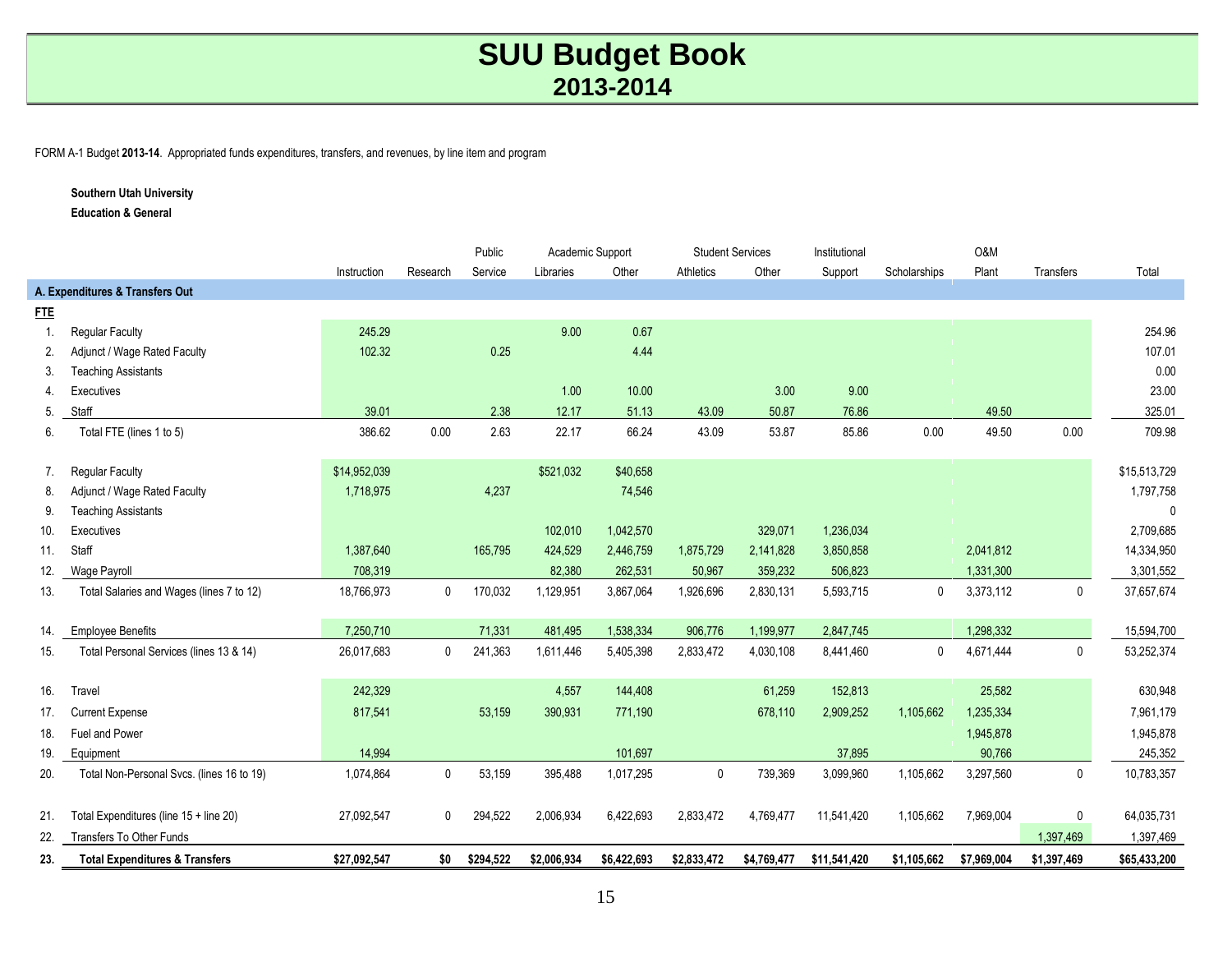### **2013-14 Base Budgets**

The pages that follow contain a summary report of E&G budgets for fiscal year 2013-14. Certain budget categories are consolidated for convenience:

- **Faculty**" column includes full-time and adjunct faculty budgets.
- "Staff" column includes executive, professional, and classified staff budgets.
- "Benefits" are budgeted only within a single campus-wide pool at the beginning of the year. The benefits pool is allocated to other accounts as actual benefits expenses are incurred during the year.
- "Current" column includes current expense, utilities, scholarship, and transfer budgets.

The account column reports only the Banner program and organization codes. The fund code (000100) has been omitted since all E&G accounts share this same number.

This document reports base budgets as of July 1, 2013. Budgets are subject to one-time and ongoing changes during the year.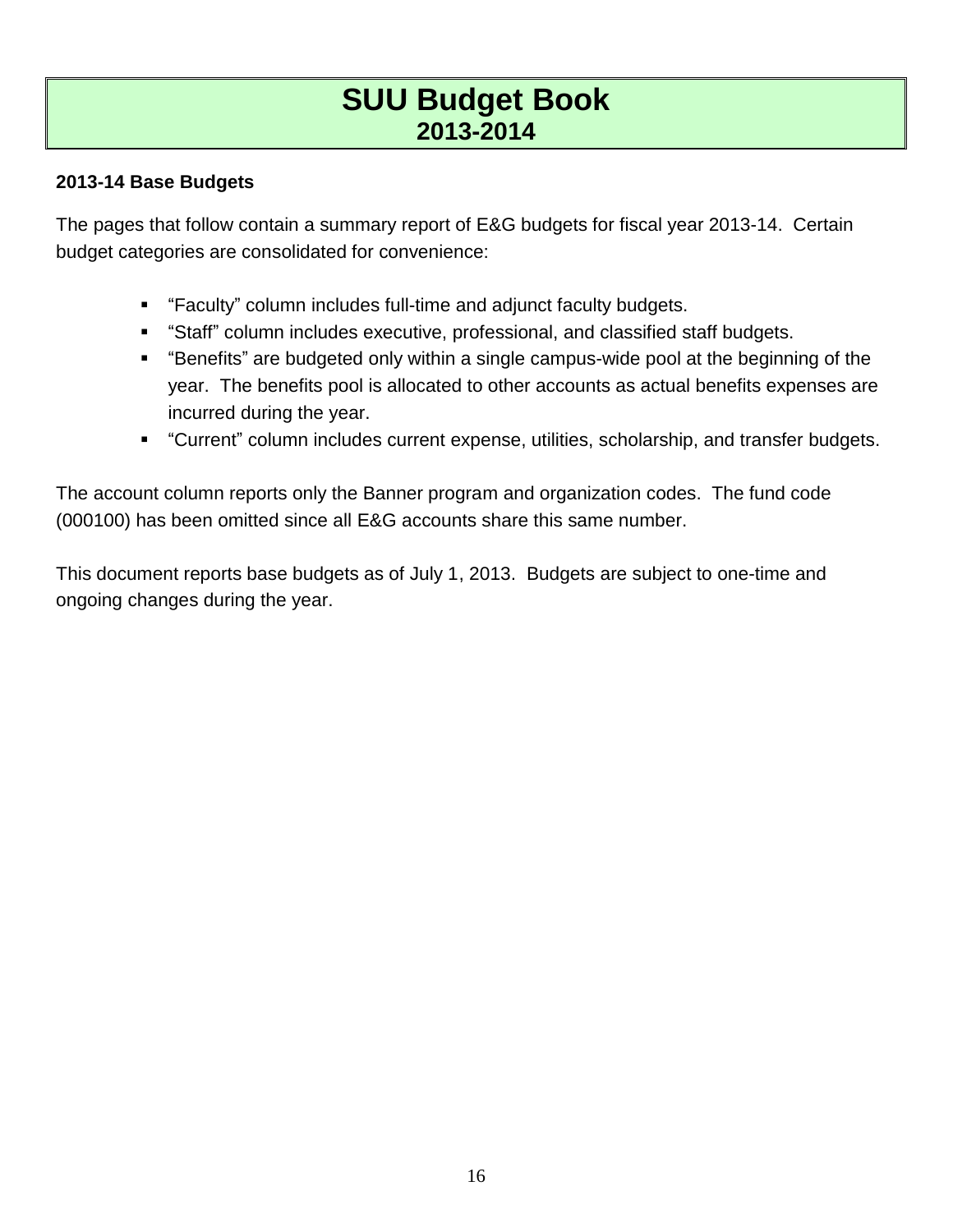| <b>ACCOUNT</b> | <b>DESCRIPTION</b>               | <b>FACULTY</b>           | <b>STAFF</b>             | <b>HOURLY</b>            | <b>BENEFITS</b>          | <b>CURRENT</b>           | <b>TRAVEL</b> | <b>CAPITAL</b> | <b>TOTALS</b> |
|----------------|----------------------------------|--------------------------|--------------------------|--------------------------|--------------------------|--------------------------|---------------|----------------|---------------|
| 10-10020       | <b>ACADEMIC AFFAIRS</b>          | 229,932                  |                          | 196,399                  |                          | 97,575                   |               |                | 523,906       |
| 10-10060       | SUMMER SCHOOL                    | 799,660                  |                          |                          |                          |                          |               |                | 799,660       |
| 10-10092       | FACULTY SABBATICAL               | 23,012                   |                          |                          |                          |                          |               |                | 23,012        |
| 10-10245       | <b>VENTURE COURSE</b>            | 18,000                   | $\overline{\phantom{a}}$ | 13,847                   | $\overline{\phantom{a}}$ | 18,140                   | 1,000         |                | 50,987        |
| 10-10260       | HONORS PROGRAM                   | 7,700                    | 25,878                   | 5,757                    |                          | 24,070                   |               |                | 63,405        |
| 10-10280       | ENVIRONMENTAL EDUC               | 10,711                   | $\sim$                   | $\sim$                   |                          | 25,665                   | 1,500         |                | 37,876        |
| 10-10320       | ACADEMIC CONFS & PUBLICATIONS    |                          | 36,250                   | 4,912                    |                          | 71,715                   | 15,875        |                | 128,752       |
| 10-10420       | TUTORING CENTER                  | $\overline{\phantom{a}}$ | 116,417                  | 68,263                   |                          | $\sim$                   | $\sim$        |                | 184,680       |
| 10-10450       | <b>TESTING CENTER</b>            |                          | 25,341                   | 21,088                   |                          | 2,000                    |               |                | 48,429        |
| 10-12020       | PVA FACULTY SCHOLARLY SUPPORT    |                          | $\overline{\phantom{a}}$ | $\overline{\phantom{a}}$ |                          | $\sim$                   | 17,469        |                | 17,469        |
| 10-12030       | <b>BALLROOM DANCE</b>            |                          | $\overline{\phantom{a}}$ | 23,585                   |                          |                          |               |                | 23,585        |
| 10-12200       | ART & DESIGN                     | 759,535                  | 26,327                   | 5,050                    |                          | 7,500                    | 5,945         |                | 804,357       |
| 10-12300       | <b>MUSIC</b>                     | 583,253                  | 27,231                   | 4,765                    |                          | 7,500                    | 4,550         | 6,000          | 633,299       |
| 10-12400       | THEATRE & DANCE                  | 594,062                  | 120,189                  | 7,070                    |                          | 7,500                    | 5,005         |                | 733,826       |
| 10-12500       | <b>MFA PROGRAM</b>               | 81,868                   | $\blacksquare$           | 49,320                   |                          | 4,500                    | 2,500         |                | 138,188       |
| 10-12700       | CENTER FOR SHAKESPEARE STUDIES   | 77,770                   | $\overline{\phantom{a}}$ | $\sim$                   |                          | 35,000                   | 5,000         |                | 117,770       |
| 10-13010       | HSS INSTRUCTIONAL RESERVE        | 17,033                   |                          | 1,028                    |                          |                          |               |                | 18,061        |
| 10-13020       | HSS FACULTY SCHOLARLY SUPPORT    | $\sim$                   | $\overline{\phantom{a}}$ | $\overline{\phantom{a}}$ |                          | $\overline{\phantom{a}}$ | 32,977        |                | 32,977        |
| 10-13100       | <b>COMMUNICATIONS</b>            | 559,440                  | 25,503                   | 17,675                   |                          | 13,605                   |               |                | 616,223       |
| 10-13190       | <b>COMMUNICATION MASTERS</b>     | 63,224                   | 480                      | 4,040                    |                          | $\overline{\phantom{a}}$ |               |                | 67,744        |
| 10-13200       | <b>ENGLISH</b>                   | 1,008,240                | 24,907                   | 36,360                   |                          | 17,441                   |               |                | 1,086,948     |
| 10-13300       | FOREIGN LANG & PHILOSOPHY        | 550,330                  | 23,156                   | 13,130                   |                          | 10,796                   |               |                | 597,412       |
| 10-13400       | <b>PSYCHOLOGY</b>                | 642,188                  | 64,601                   | 16,160                   |                          | 12,323                   |               |                | 735,272       |
| 10-13600       | HISTORY & SOCIOLOGY              | 613,814                  | 28,098                   | 11,514                   |                          | 12,391                   |               |                | 665,817       |
| 10-13700       | POLI SCI & CRIM JUST             | 509,406                  | 30,475                   | 13,837                   |                          | 16,360                   |               |                | 570,078       |
| 10-13750       | MASTERS OF PUBLIC ADMINISTRATION | 78,820                   | 13,635                   |                          |                          | 2,000                    |               |                | 94,455        |
| 10-13770       | MASTERS OF FORENSIC SCIENCE      | 10,400                   | $\sim$                   |                          |                          | $\sim$                   |               |                | 10,400        |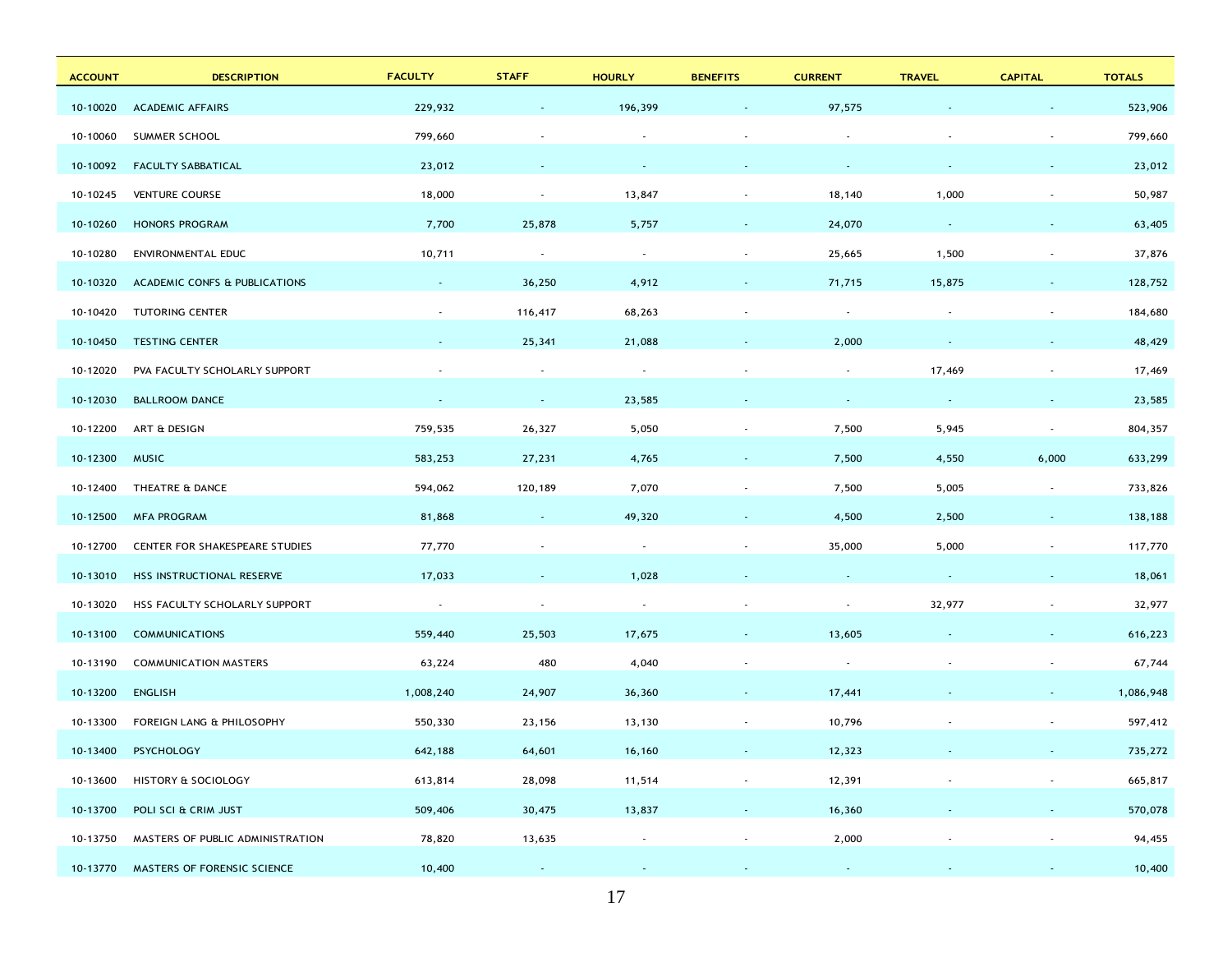| <b>ACCOUNT</b> | <b>DESCRIPTION</b>                 | <b>FACULTY</b> | <b>STAFF</b>             | <b>HOURLY</b> | <b>BENEFITS</b>          | <b>CURRENT</b>           | <b>TRAVEL</b>            | <b>CAPITAL</b> | <b>TOTALS</b> |
|----------------|------------------------------------|----------------|--------------------------|---------------|--------------------------|--------------------------|--------------------------|----------------|---------------|
| 10-13800       | PARALEGAL                          | 8,400          | 44,630                   |               |                          |                          | $\overline{\phantom{a}}$ |                | 53,030        |
| 10-14010       | BUSINESS INSTRUCTIONAL RESERVE     | 52,594         |                          |               |                          | 41,752                   | 17,500                   |                | 111,846       |
| 10-14020       | BUSINESS FACULTY SCHOLARLY SUPPORT | $\sim$         |                          |               |                          | $\overline{\phantom{a}}$ | 12,152                   |                | 12,152        |
| 10-14100       | ACCOUNTING                         | 644,438        |                          |               |                          |                          |                          | 2,700          | 647,138       |
| 10-14200       | MACC                               | $\sim$         |                          | 5,050         |                          |                          |                          | $\sim$         | 5,050         |
| 10-14300       | <b>ECONOMICS &amp; FINANCE</b>     | 657,337        |                          |               |                          |                          |                          | 3,060          | 660,397       |
| 10-14500       | MANAGEMENT, MARKETING AND HOSP     | 912,226        | 24,369                   |               |                          | 5,960                    | 4,000                    | 3,234          | 949,789       |
| 10-14600       | <b>MBA</b>                         |                |                          | 5,050         |                          |                          |                          |                | 5,050         |
| 10-14800       | MILITARY SCIENCE                   | $\sim$         | 18,685                   | 5,094         |                          | 10,000                   |                          |                | 33,779        |
| 10-15010       | EDUCATION INSTRUCTIONAL RESERVE    | 42,749         | $\overline{\phantom{a}}$ |               |                          |                          |                          |                | 42,749        |
| 10-15020       | EDHD FACULTY SCHOLARLY SUPPORT     |                | $\overline{\phantom{a}}$ |               |                          | $\overline{\phantom{a}}$ | 13,874                   |                | 13,874        |
| 10-15100       | TEACHER EDUCATION                  | 798,594        | 85,854                   | 8,500         |                          | 28,500                   | 9,269                    |                | 930,717       |
| 10-15120       | <b>GRADUATE EDUCATION</b>          | 501,766        | 56,323                   | 10,379        |                          | 13,000                   | 5,200                    |                | 586,668       |
| 10-15130       | <b>FIELD SERVICES</b>              | 12,000         |                          |               |                          | 3,000                    | 1,720                    |                | 16,720        |
| 10-15200       | PHYS EDUCATION                     | 419,557        | 33,370                   | 4,500         |                          | 19,000                   | 5,000                    |                | 481,427       |
| 10-15300       | PHYS ED OUTDOOR REC & MAN          | 58,800         |                          | 1,000         |                          | 10,000                   |                          |                | 69,800        |
| 10-15400       | MASTERS SPORTS CONDITIONING        | 77,306         | $\overline{\phantom{a}}$ | $\sim$        |                          | 1,278                    |                          |                | 78,584        |
| 10-16300       | COMP SCI & INFO SYS                | 557,335        | 23,735                   | 35,350        |                          | 15,000                   |                          |                | 631,420       |
| 10-16500       | TECHNOLOGY & CONSTRUCTION MGT      | 351,077        | 38,824                   | 12,625        |                          | 10,625                   |                          |                | 413,151       |
| 10-16600       | INTEGRATED ENGINEERING             | 244,814        | 39,073                   | 1,288         |                          | 2,125                    |                          |                | 287,300       |
| 10-17010       | SCIENCE INSTRUCTIONAL RESERVE      | 69,942         | $\sim$                   | 27,069        |                          |                          | 4,647                    |                | 101,658       |
| 10-17020       | COSE FACULTY SCHOLARLY SUPPORT     |                |                          |               |                          |                          | 40,471                   |                | 40,471        |
| 10-17100       | PHYSICAL SCIENCE                   | 1,015,718      | 111,795                  | 21,210        |                          | 15,000                   | 4,500                    |                | 1,168,223     |
| 10-17200       | <b>ENGINEERING INIT</b>            | 183,102        | 48,346                   |               |                          | 138,446                  | 7,500                    | $\sim$         | 377,394       |
| 10-17300       | AGRICULTURE & NUTRITION            | 484,449        | 75,195                   | 5,050         | $\overline{\phantom{a}}$ | 7,000                    | 2,025                    | $\sim$         | 573,719       |
| 10-17500       | <b>MATHEMATICS</b>                 | 941,856        | 30,927                   | 20,200        | $\sim$                   | 25,000                   | 3,600                    | $\sim$         | 1,021,583     |
| 10-17600       | <b>BIOLOGY</b>                     | 828,064        | 69,760                   | 22,220        | $\overline{\phantom{a}}$ | 15,000                   | 4,050                    | $\blacksquare$ | 939,094       |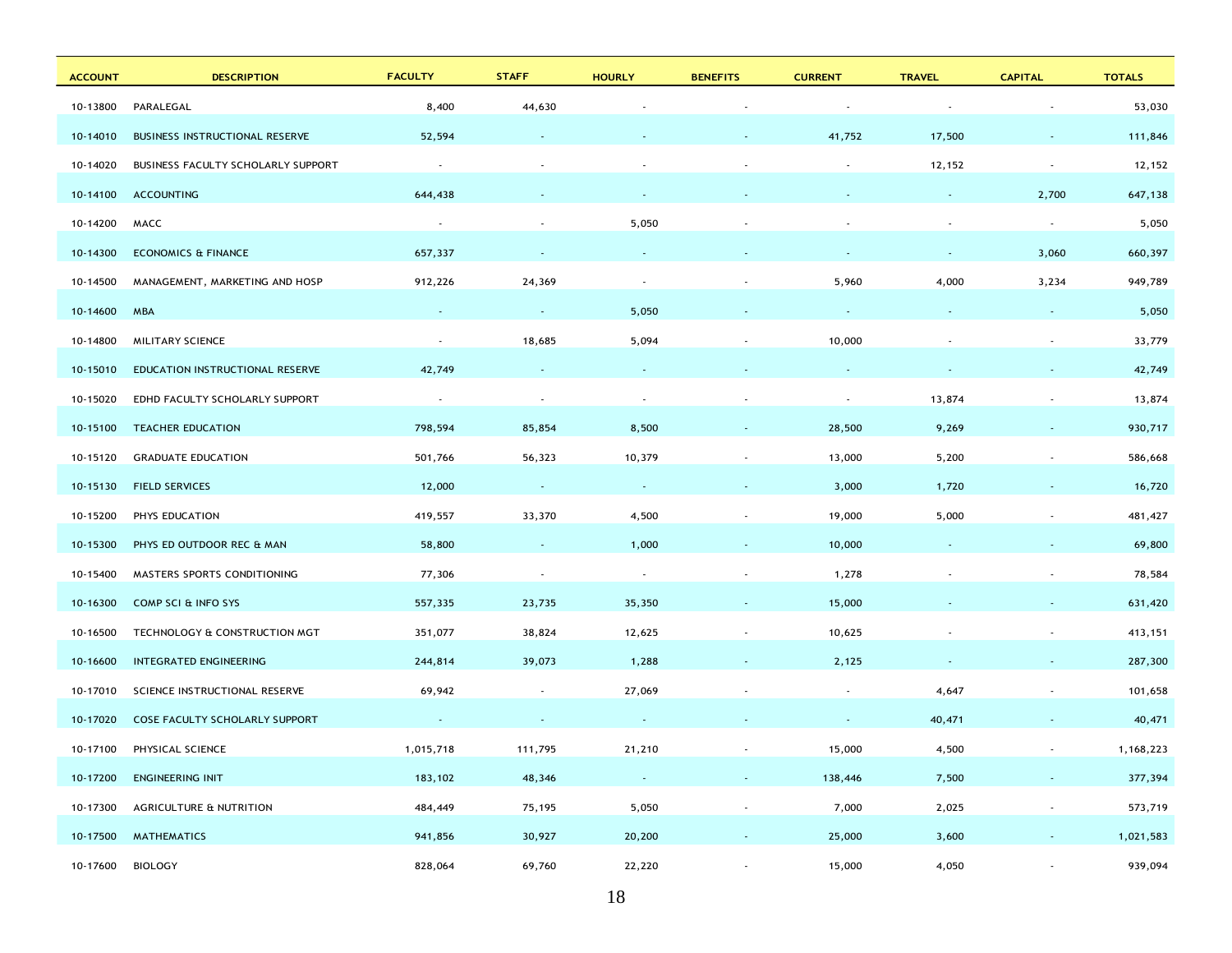| <b>ACCOUNT</b> | <b>DESCRIPTION</b>             | <b>FACULTY</b>           | <b>STAFF</b>             | <b>HOURLY</b> | <b>BENEFITS</b>          | <b>CURRENT</b>           | <b>TRAVEL</b>            | <b>CAPITAL</b>  | <b>TOTALS</b> |
|----------------|--------------------------------|--------------------------|--------------------------|---------------|--------------------------|--------------------------|--------------------------|-----------------|---------------|
| 10-17800       | <b>NURSING</b>                 | 548,559                  | 88,975                   | 4,075         |                          | 65,774                   | 5,000                    |                 | 712,383       |
| 10-18010       | FIRST-YEAR EXPERIENCE          | 21,933                   | 15,150                   | $\sim$        |                          | $\overline{\phantom{a}}$ | $\overline{\phantom{a}}$ |                 | 37,083        |
| 10-21000       | DISTANCE EDUCATION             | $\sim$                   | $\sim$                   |               |                          | 5,000                    | 10,000                   |                 | 15,000        |
| 10             | TOTAL INSTRUCTION              | 16,671,014               | 1,393,499                | 702,460       | $\overline{\phantom{a}}$ | 817,541                  | 242,329                  | 14,994          | 19,841,837    |
| 30-01085       | <b>EVENT WAIVERS</b>           |                          |                          |               |                          | 5,000                    |                          |                 | 5,000         |
| 30-01120       | REGIONAL SERVICES PARTNERSHIPS | $\overline{\phantom{a}}$ | $\overline{\phantom{a}}$ |               |                          | 44,659                   |                          |                 | 44,659        |
| 30-14900       | SMALL BUSINESS DVLP CNTR       | 4,237                    | 82,679                   |               |                          |                          |                          |                 | 86,916        |
| 30-43010       | RURAL HEALTH PARTNERSHIPS      | $\overline{\phantom{a}}$ | 83,116                   |               | $\overline{\phantom{a}}$ | 3,500                    |                          |                 | 86,616        |
| 30             | <b>TOTAL PUBLIC SERVICE</b>    | 4,237                    | 165,795                  |               |                          | 53,159                   |                          |                 | 223,191       |
| 40-10040       | CATALOG                        | $\overline{\phantom{a}}$ | $\overline{\phantom{a}}$ |               |                          | 15,047                   |                          |                 | 15,047        |
| 40-10096       | <b>RELEASED TIME</b>           | 54,169                   | 15,282                   |               |                          |                          |                          |                 | 69,451        |
| 40-10110       | <b>GLOBAL ENGAGEMENT</b>       | $\sim$                   | 127,730                  | 12,614        |                          | 34,882                   |                          |                 | 175,226       |
| 40-10120       | ASCAP/BMI                      |                          |                          |               |                          | 65,261                   |                          |                 | 65,261        |
| 40-10150       | ON-LINE COURSE DEVELOPMENT     | 20,377                   |                          |               |                          | $\overline{\phantom{a}}$ |                          |                 | 20,377        |
| 40-10160       | <b>FACULTY RECRUITMENT</b>     |                          |                          |               |                          |                          | 40,292                   |                 | 40,292        |
| 40-10170       | FACULTY RELOCATION             |                          |                          |               |                          | 30,000                   | $\overline{\phantom{a}}$ |                 | 30,000        |
| 40-10180       | <b>FACULTY SENATE</b>          |                          |                          |               |                          | 1,327                    | 855                      |                 | 2,182         |
| 40-10220       | UNDERGRAD RESEARCH             |                          |                          |               |                          | 27,400                   | $\overline{\phantom{a}}$ |                 | 27,400        |
| 40-10250       | HONORS SOCIETIES               |                          |                          |               |                          | 3,500                    |                          |                 | 3,500         |
| 40-10380       | <b>ACADEMIC GRANTS</b>         | $\sim$                   | 137,213                  |               |                          | 12,000                   | 3,000                    |                 | 152,213       |
| 40-10400       | <b>FACULTY CENTER</b>          | 5,483                    |                          |               |                          | 10,000                   |                          |                 | 15,483        |
| 40-10405       | FACULTY DEVELOPMENT SUPPORT    | $\overline{\phantom{a}}$ | $\overline{\phantom{a}}$ |               |                          | 25,000                   | $\sim$                   |                 | 25,000        |
| 40-10430       | <b>COMMUNITY ENGAGEMENT</b>    |                          | 80,657                   |               |                          | 16,644                   | 5,000                    |                 | 102,301       |
| 40-11000       | <b>ASSOCIATE PROVOST</b>       |                          | 251,125                  |               |                          | 9,021                    | 5,500                    | $\sim$          | 265,646       |
| 40-11100       | <b>INFORMATION TECH</b>        |                          | 375,046                  | 49,760        |                          | 222,892                  | 20,000                   | 38,800          | 706,498       |
| 40-11160       | <b>CAMPUS TECH SUPPORT</b>     | $\overline{\phantom{a}}$ | $\sim$                   | $\sim$        | $\sim$                   | $\sim$                   | $\sim$                   | 62,897          | 62,897        |
| 40-11170       | <b>INFORMATION MEDIATION</b>   | $\sim$                   | 48,357                   | 10,160        | $\sim$                   | 47,673                   | 2,000                    | $\sim 10^{-11}$ | 108,190       |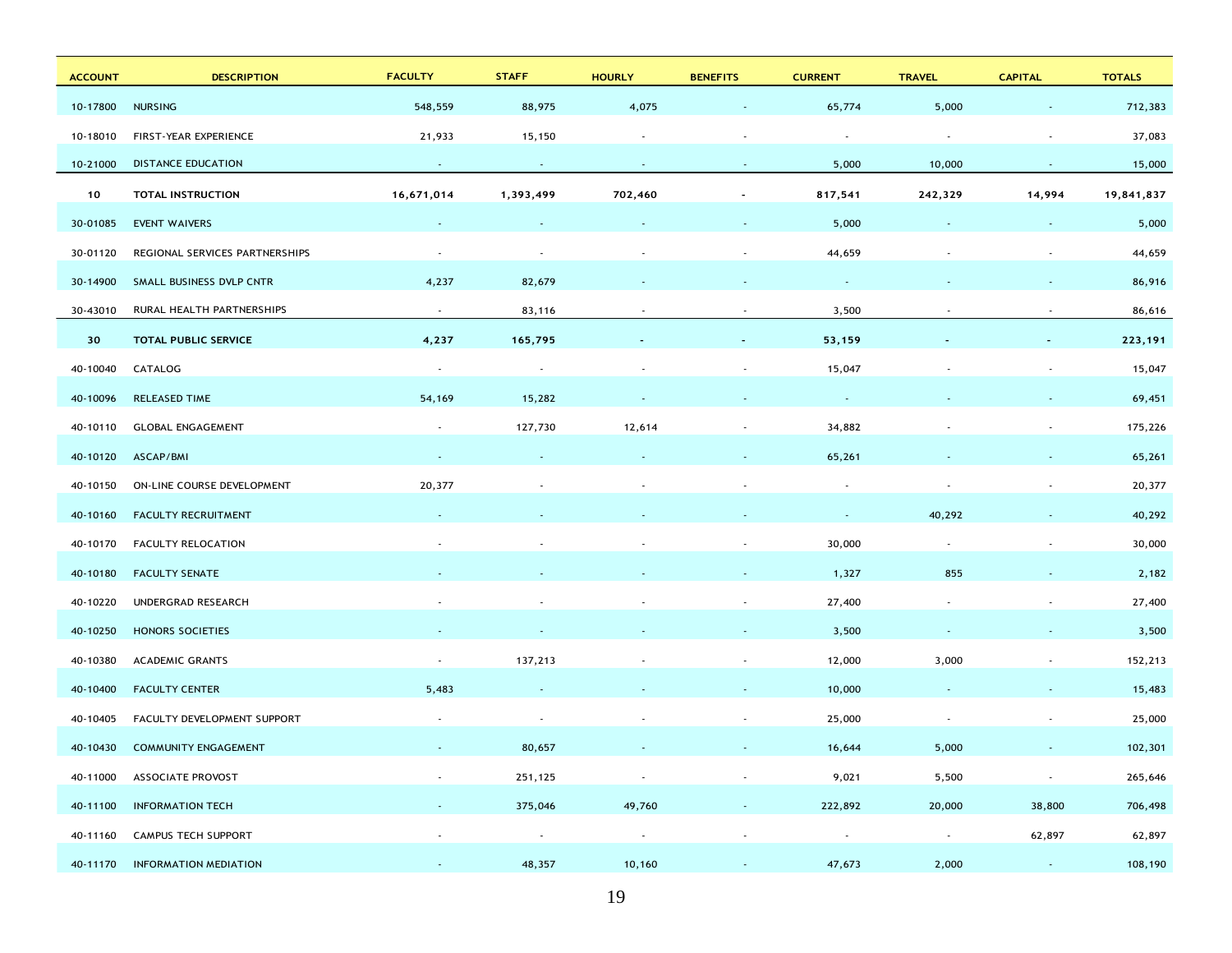| <b>ACCOUNT</b> | <b>DESCRIPTION</b>                | <b>FACULTY</b>           | <b>STAFF</b>             | <b>HOURLY</b>            | <b>BENEFITS</b> | <b>CURRENT</b> | <b>TRAVEL</b>            | <b>CAPITAL</b>           | <b>TOTALS</b> |
|----------------|-----------------------------------|--------------------------|--------------------------|--------------------------|-----------------|----------------|--------------------------|--------------------------|---------------|
| 40-11200       | ASSOCIATE PROVOST - GRAD PROG     |                          | $\overline{\phantom{a}}$ | $\overline{\phantom{a}}$ |                 | 5,000          |                          |                          | 5,000         |
| 40-12000       | PVA - DEAN                        |                          | 180,949                  | 20,886                   |                 | 11,734         | 8,500                    |                          | 222,069       |
| 40-12800       | <b>BRAITHWAITE GALLERY</b>        |                          | 53,045                   | 2,020                    |                 | 4,000          | $\overline{\phantom{a}}$ |                          | 59,065        |
| 40-13000       | HSS - DEAN                        |                          | 147,820                  | 13,652                   |                 | 26,805         |                          |                          | 188,277       |
| 40-13180       | STUDENT MEDIA                     |                          | 226,989                  | $\overline{\phantom{a}}$ |                 | $\sim$         |                          |                          | 226,989       |
| 40-14000       | <b>BUSINESS - DEAN</b>            |                          | 251,261                  | 12,403                   |                 | 20,222         | 5,000                    |                          | 288,886       |
| 40-15000       | <b>EDUCATION - DEAN</b>           |                          | 171,765                  | 3,456                    |                 | 27,700         | 12,261                   |                          | 215,182       |
| 40-17000       | <b>SCIENCE - DEAN</b>             |                          | 241,882                  | 22,924                   |                 | 49,278         | 10,000                   |                          | 324,084       |
| 40-18000       | UNIVERSITY - DEAN                 |                          | 350,108                  | 27,608                   |                 | 11,323         | 10,000                   |                          | 399,039       |
| 40-18020       | ACADEMIC & CAREER ADVISING        |                          | 466,695                  |                          |                 | 13,000         | 5,000                    |                          | 484,695       |
| 40-18040       | EARLY ALERT PROGRAM               |                          | $\sim$                   | 18,007                   |                 | 4,000          | $\overline{\phantom{a}}$ |                          | 22,007        |
| 40-18110       | LEADERSHIP ENGAGEMENT             |                          | 10,189                   |                          |                 | 7,680          |                          |                          | 17,869        |
| 40-18120       | CREATIVE/INNOVATIVE ENGAGEMENT    | 35,175                   |                          |                          |                 | 7,680          |                          |                          | 42,855        |
| 40-18130       | <b>OUTDOOR ENGAGEMENT</b>         |                          | 124,952                  |                          |                 | 28,044         | 7,500                    |                          | 160,496       |
| 40-20000       | CONTINUING & PROF STUDIES         |                          | 206,625                  | 16,435                   |                 | 26,834         | 4,500                    |                          | 254,394       |
| 40-41500       | MICHAEL O. LEAVITT CENTER         |                          | 66,550                   | 7,695                    |                 | 7,243          | 5,000                    |                          | 86,488        |
| 40             | TOTAL ACADEMIC SUPPORT            | 115,204                  | 3,534,240                | 217,620                  |                 | 771,190        | 144,408                  | 101,697                  | 4,884,359     |
| 42-30000       | LIBRARY                           | 521,032                  | 530,604                  | 78,315                   |                 | 91,439         |                          |                          | 1,221,390     |
| 42-30020       | LIBRARY FACULTY SCHOLARLY SUPPORT | $\sim$                   | $\sim$                   | $\overline{\phantom{a}}$ |                 | $\sim$         | 4,557                    |                          | 4,557         |
| 42-32000       | LIBRARY - MASTERS                 |                          |                          |                          |                 | 64,500         |                          |                          | 64,500        |
| 42-33000       | LIBRARY - INITIATIVE              |                          |                          |                          |                 | 133,000        |                          |                          | 133,000       |
| 42-34000       | LIBRARY - SERIALS/DATABASES       |                          |                          |                          |                 | 32,492         |                          |                          | 32,492        |
| 42-36000       | ACADEMIC LIBRARY SUPPORT          |                          |                          |                          |                 | 69,500         |                          |                          | 69,500        |
| 42             | <b>TOTAL LIBRARY</b>              | 521,032                  | 530,604                  | 78,315                   |                 | 390,931        | 4,557                    |                          | 1,525,439     |
| 50-01450       | <b>ENROLLMENT MGMT</b>            | $\sim$                   | 187,893                  | 7,413                    |                 | 93,042         | 13,957                   | $\overline{\phantom{a}}$ | 302,305       |
| 50-01700       | COMMENCEMENT                      |                          |                          |                          |                 | 9,249          |                          |                          | 9,249         |
| 50-10410       | HISPANIC CENTER                   | $\overline{\phantom{a}}$ | 45,450                   | 20,200                   | $\sim$          | 5,000          | $\sim$                   | $\overline{\phantom{a}}$ | 70,650        |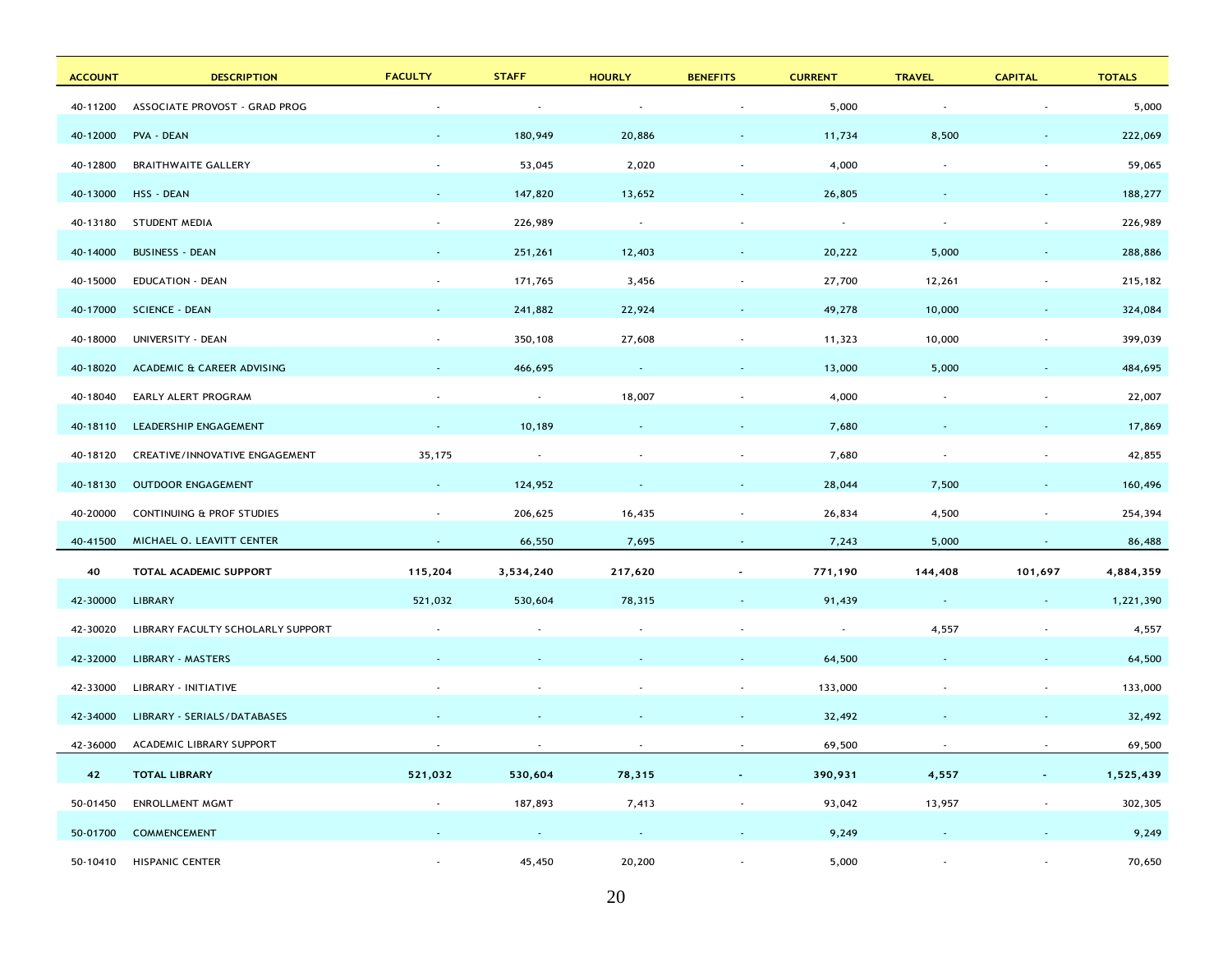| <b>ACCOUNT</b> | <b>DESCRIPTION</b>                | <b>FACULTY</b>           | <b>STAFF</b> | <b>HOURLY</b>            | <b>BENEFITS</b> | <b>CURRENT</b>           | <b>TRAVEL</b>            | <b>CAPITAL</b>           | <b>TOTALS</b> |
|----------------|-----------------------------------|--------------------------|--------------|--------------------------|-----------------|--------------------------|--------------------------|--------------------------|---------------|
| 50-10444       | UNIVERSITY ORIENTATION            |                          | 33,153       |                          |                 |                          |                          |                          | 33,153        |
| 50-10480       | REGISTRAR                         |                          | 243,146      | $\overline{a}$           |                 | 18,683                   |                          |                          | 261,829       |
| 50-51000       | <b>VP STUDENT SERVICES</b>        |                          | 291,336      | 7,011                    |                 | 31,214                   | 10,213                   |                          | 339,774       |
| 50-51300       | RESIDENCE LIFE                    |                          | 30,300       |                          |                 | 8,000                    | $\overline{\phantom{a}}$ |                          | 38,300        |
| 50-51400       | <b>EMERGENCY MANAGEMENT</b>       |                          |              |                          |                 | 31,700                   | 7,500                    |                          | 39,200        |
| 50-51500       | STRATEGIC PLANNING/RETENTION      |                          |              |                          |                 | 49,460                   | 740                      |                          | 50,200        |
| 50-52000       | ADA PROGRAM                       |                          | 74,219       | 9,478                    |                 | 12,028                   | 5,811                    |                          | 101,536       |
| 50-52100       | ADA HEARING IMPAIRED              |                          | $\sim$       | $\overline{\phantom{a}}$ |                 | 43,200                   | $\sim$                   |                          | 43,200        |
| 50-52540       | MULTICULTURAL CENTER              |                          | 47,048       | 3,191                    |                 | 32,244                   | 1,343                    |                          | 83,826        |
| 50-53000       | CAREER & PROFESSIONAL DEVELOPMENT |                          | 121,288      | 50,092                   |                 | 1,846                    | $\sim$                   |                          | 173,226       |
| 50-55200       | DRUG & ALCOHOL PREV               |                          | 23,021       | 5,050                    |                 | 2,500                    | 500                      |                          | 31,071        |
| 50-55300       | COUNSELING                        |                          | 359,997      | $\overline{\phantom{a}}$ |                 | $\overline{\phantom{a}}$ |                          |                          | 359,997       |
| 50-55350       | CENTER FOR WOMEN & FAMILY         |                          |              | 4,064                    |                 | 12,000                   |                          |                          | 16,064        |
| 50-55400       | <b>CAMPUS RECREATION</b>          |                          | 41,544       | $\overline{\phantom{a}}$ |                 |                          |                          |                          | 41,544        |
| 50-55450       | <b>AQUATIC CENTER</b>             |                          | 33,935       | 7,078                    |                 |                          |                          |                          | 41,013        |
| 50-56015       | STUDENT INVOLVEMENT & LEADERSHIP  |                          | 69,716       | 13,750                   |                 |                          |                          |                          | 83,466        |
| 50-56025       | OUTDOOR RECREATION CNTR           |                          | 41,233       |                          |                 |                          |                          |                          | 41,233        |
| 50-56750       | CHEERLEADERS                      |                          | $\sim$       | 17,357                   |                 | $\overline{\phantom{a}}$ | $\sim$                   |                          | 17,357        |
| 50-58000       | ASST VP STUDENT SERVICES          |                          | 110,681      | 30,240                   |                 | 19,796                   | 4,000                    |                          | 164,717       |
| 50-58500       | ADMISSIONS                        |                          | 407,414      | 124,736                  |                 | 274,110                  | 16,188                   |                          | 822,448       |
| 50-59100       | INTERNATIONAL STUDENT ENGAGEMENT  |                          | 46,253       | 31,000                   |                 | 17,876                   |                          |                          | 95,129        |
| 50-59500       | FINANCIAL AID                     |                          | 281,286      | 10,558                   |                 | 16,162                   | 1,007                    | $\blacksquare$           | 309,013       |
| 50             | TOTAL STUDENT SERVICES            | $\overline{\phantom{a}}$ | 2,488,913    | 341,218                  |                 | 678,110                  | 61,259                   |                          | 3,569,500     |
| 52-80000       | ATHLETIC ADMIN                    |                          | 347,536      |                          |                 |                          |                          |                          | 347,536       |
| 52-80010       | SPORTS INFORMATION                |                          | 108,648      |                          |                 |                          |                          |                          | 108,648       |
| 52-80020       | ATHLETIC MARKETING & PROMOTIONS   |                          | 28,563       |                          |                 |                          |                          | $\overline{\phantom{a}}$ | 28,563        |
| 52-80060       | SPORTS MEDICINE                   |                          | 123,297      |                          |                 |                          |                          |                          | 123,297       |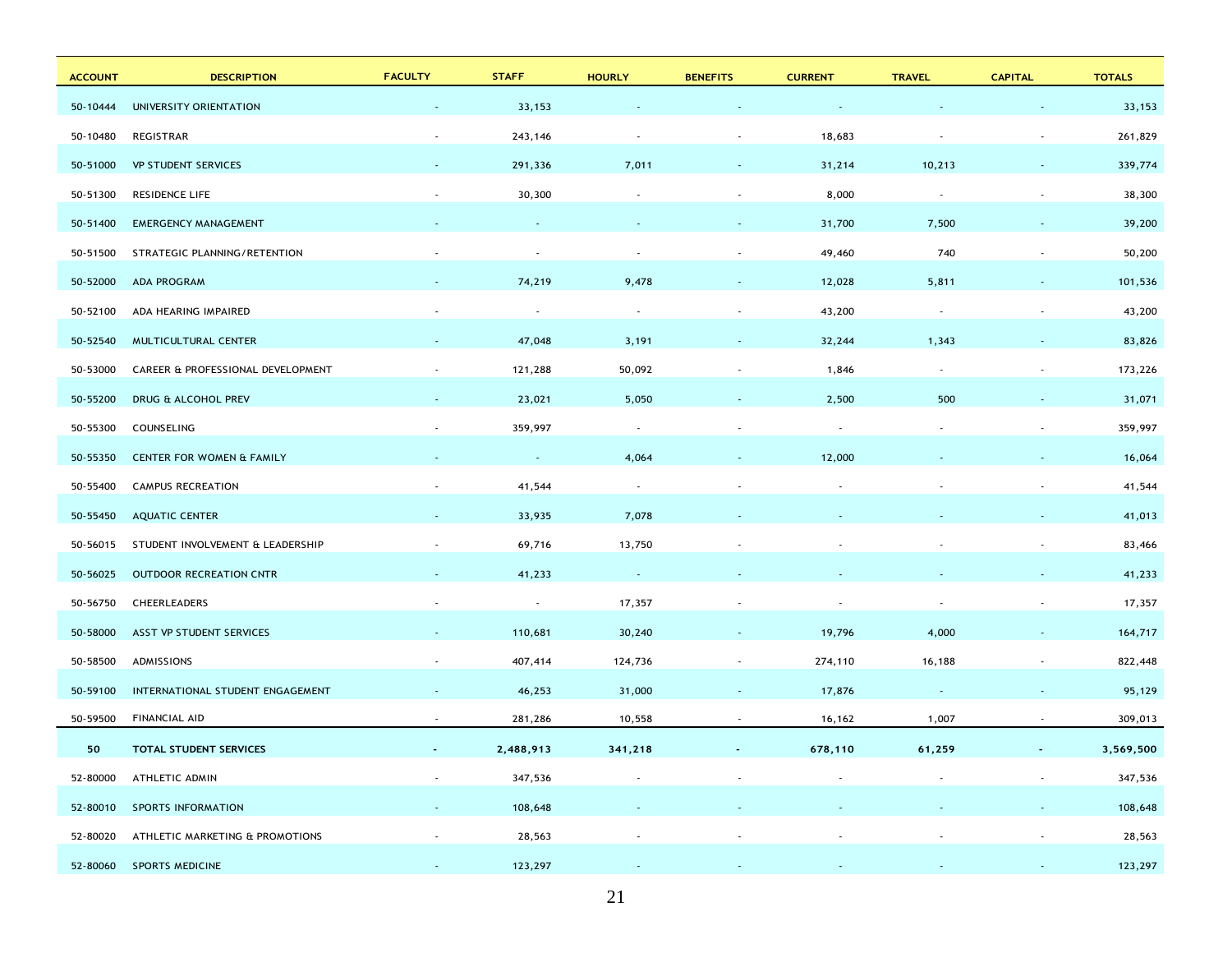| <b>ACCOUNT</b> | <b>DESCRIPTION</b>            | <b>FACULTY</b>           | <b>STAFF</b>             | <b>HOURLY</b>            | <b>BENEFITS</b> | <b>CURRENT</b>           | <b>TRAVEL</b>            | <b>CAPITAL</b>           | <b>TOTALS</b> |
|----------------|-------------------------------|--------------------------|--------------------------|--------------------------|-----------------|--------------------------|--------------------------|--------------------------|---------------|
| 52-80200       | MEN'S BASKETBALL              |                          | 212,670                  | $\overline{a}$           |                 |                          |                          |                          | 212,670       |
| 52-80300       | <b>FOOTBALL</b>               |                          | 339,704                  | 20,377                   |                 |                          |                          |                          | 360,081       |
| 52-80400       | GOLF                          |                          | 52,429                   | $\overline{\phantom{a}}$ |                 |                          |                          |                          | 52,429        |
| 52-80500       | TRACK & CROSS COUNTRY         |                          | 130,334                  |                          |                 |                          |                          |                          | 130,334       |
| 52-80600       | <b>TENNIS</b>                 |                          | 44,736                   |                          |                 |                          |                          |                          | 44,736        |
| 52-80700       | WOMEN'S BASKETBALL            |                          | 145,514                  |                          |                 |                          |                          |                          | 145,514       |
| 52-80750       | VOLLEYBALL                    |                          | 108,587                  |                          |                 |                          |                          |                          | 108,587       |
| 52-80800       | SOFTBALL                      |                          | 72,187                   |                          |                 |                          |                          |                          | 72,187        |
| 52-80900       | <b>GYMNASTICS</b>             |                          | 124,333                  |                          |                 |                          |                          |                          | 124,333       |
| 52-80950       | SOCCER                        |                          | 67,781                   | $\sim$                   |                 |                          | $\blacksquare$           |                          | 67,781        |
| 52             | <b>TOTAL ATHLETICS</b>        | $\overline{\phantom{a}}$ | 1,906,319                | 20,377                   |                 | $\overline{\phantom{a}}$ | $\overline{\phantom{a}}$ | $\overline{\phantom{a}}$ | 1,926,696     |
| 60-01000       | PRESIDENT'S OFFICE            |                          | 379,016                  | 16,840                   |                 | 129,830                  | 9,849                    | 14,230                   | 549,765       |
| 60-01010       | <b>FOUNDERS DAY</b>           |                          | $\overline{\phantom{a}}$ |                          |                 | 20,000                   | $\overline{\phantom{a}}$ | $\blacksquare$           | 20,000        |
| 60-01030       | <b>HOLIDAY GALA</b>           |                          |                          |                          |                 | 20,000                   |                          |                          | 20,000        |
| 60-01035       | FOOTBALL PREGAME ACTIVITIES   |                          |                          |                          |                 | 10,000                   | $\sim$                   |                          | 10,000        |
| 60-01045       | FACULTY ATHLETIC REP          |                          |                          |                          |                 |                          | 1,000                    |                          | 1,000         |
| 60-01050       | <b>BOARD OF TRUSTEES</b>      |                          | 5,094                    |                          |                 | 16,924                   | 7,571                    |                          | 29,589        |
| 60-01055       | <b>INTERNAL AUDIT</b>         |                          | 122,750                  | 16,021                   |                 | 5,000                    | 2,000                    |                          | 145,771       |
| 60-01070       | CAMPUS ACCREDITATION          |                          | $\overline{\phantom{a}}$ | $\sim$                   |                 | 48,961                   | $\sim$                   | $\blacksquare$           | 48,961        |
| 60-01080       | PRESIDENTIAL RESERVE          |                          | 5,494                    |                          |                 | 43,078                   |                          |                          | 48,572        |
| 60-01090       | <b>INSTITUTIONAL EVENTS</b>   |                          | $\sim$                   | $\overline{a}$           | $\sim$          | 30,000                   | $\overline{\phantom{a}}$ | $\overline{\phantom{a}}$ | 30,000        |
| 60-01100       | <b>GOVERNMENTAL RELATIONS</b> |                          |                          |                          |                 | $\sim$                   | 8,659                    |                          | 8,659         |
| 60-01110       | REGIONAL SERVICES             | $\overline{\phantom{a}}$ | 110,971                  |                          |                 | 25,148                   | $\overline{\phantom{a}}$ |                          | 136,119       |
| 60-01150       | TOURNAMENTS & RECOG           |                          |                          |                          |                 | 8,426                    |                          |                          | 8,426         |
| 60-01160       | STAFF DEVELOPMENT             |                          | $\overline{\phantom{a}}$ | ÷                        |                 | $\sim$                   | 25,000                   | $\blacksquare$           | 25,000        |
| 60-01200       | PEP BAND SUPPORT              |                          |                          | 7,255                    |                 |                          |                          |                          | 7,255         |
| 60-01300       | STAFF ASSOCIATION             | $\overline{\phantom{a}}$ | 4,450                    | $\sim$                   | $\sim$          | 5,740                    | $\blacksquare$           | $\overline{\phantom{a}}$ | 10,190        |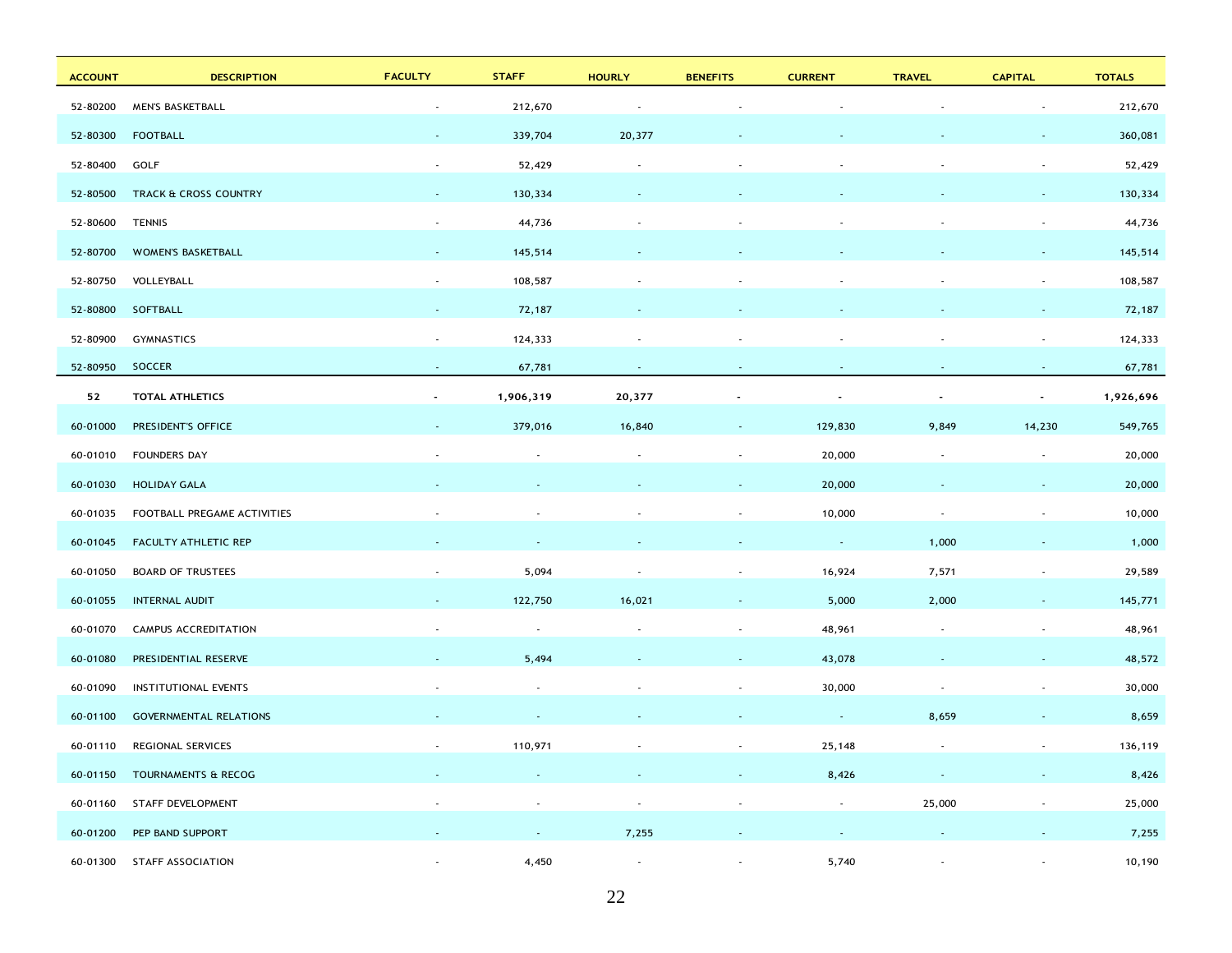| <b>ACCOUNT</b> | <b>DESCRIPTION</b>          | <b>FACULTY</b>           | <b>STAFF</b> | <b>HOURLY</b>            | <b>BENEFITS</b>          | <b>CURRENT</b>           | <b>TRAVEL</b> | <b>CAPITAL</b>           | <b>TOTALS</b> |
|----------------|-----------------------------|--------------------------|--------------|--------------------------|--------------------------|--------------------------|---------------|--------------------------|---------------|
| 60-01500       | VP UNIVERSITY RELATIONS     |                          | 112,795      | 28,084                   |                          | 128,278                  | 5,332         |                          | 274,489       |
| 60-01650       | <b>INFORMATION SERVICES</b> | $\overline{\phantom{a}}$ | 271,322      | 1,722                    |                          | 2,915                    | 506           | $\overline{\phantom{a}}$ | 276,465       |
| 60-01675       | UNIVERSITY RELATIONS WEB    |                          | 159,801      | 8,134                    |                          | 13,559                   | 1,420         |                          | 182,914       |
| 60-01900       | LEGAL COUNSEL               |                          | 900          | $\sim$                   |                          | 344                      | $\sim$        | $\overline{\phantom{a}}$ | 1,244         |
| 60-10000       | PROVOST'S OFFICE            |                          | 234,468      | 14,654                   |                          | 73,371                   | 5,000         | 2,665                    | 330,158       |
| 60-11040       | INSTITUTIONAL RESEARCH      |                          | 139,149      | $\overline{\phantom{a}}$ |                          | 8,672                    | $\sim$        | $\overline{\phantom{a}}$ | 147,821       |
| 60-11050       | ASSESSMENT                  |                          |              |                          |                          | 45,658                   |               |                          | 45,658        |
| 60-11110       | <b>ADMIN SYSTEMS</b>        |                          | 738,213      | 29,986                   | $\overline{\phantom{a}}$ | 105,642                  | 18,000        | 21,000                   | 912,841       |
| 60-41000       | VP ADVANCEMENT              |                          | 606,313      | 76,341                   |                          | 89,748                   | 25,000        |                          | 797,402       |
| 60-42000       | ALUMNI RELATIONS            |                          | 171,609      | 7,356                    |                          | 35,000                   | 5,000         | $\sim$                   | 218,965       |
| 60-61000       | VP FINANCE & ADMINISTRATION |                          | 191,027      | 24,597                   |                          | 13,482                   | 16,795        |                          | 245,901       |
| 60-61500       | STRATEGIC INITIATIVES       |                          | 18,838       | $\overline{\phantom{a}}$ |                          | 105,504                  | $\sim$        |                          | 124,342       |
| 60-61600       | <b>CAMPUS MANDATES</b>      |                          |              |                          |                          | 11,563                   | 1,000         |                          | 12,563        |
| 60-61700       | PROPERTY MANAGEMENT         |                          |              |                          |                          | 74,502                   |               |                          | 74,502        |
| 60-63000       | ASST VP FINANCE - TREASURER |                          | 103,726      | 12,226                   |                          | 14,000                   | 2,800         |                          | 132,752       |
| 60-63300       | <b>BURSAR</b>               |                          | 115,709      | $\sim$                   |                          | 60,000                   |               |                          | 175,709       |
| 60-63330       | CENTRUM TICKET OFFICE       |                          | 44,934       | 8,706                    |                          |                          |               |                          | 53,640        |
| 60-63370       | POST OFFICE                 |                          | 59,042       | 11,110                   |                          | $\overline{\phantom{a}}$ |               |                          | 70,152        |
| 60-65000       | <b>PURCHASING</b>           |                          | 144,050      | 1,860                    |                          | 5,438                    | 1,000         |                          | 152,348       |
| 60-66000       | CONTROLLER                  |                          | 670,188      | 45,451                   |                          | 43,616                   | 3,993         |                          | 763,248       |
| 60-67000       | <b>BUDGET</b>               |                          | 131,866      |                          |                          | 2,704                    | 2,688         |                          | 137,258       |
| 60-69000       | HUMAN RESOURCES             |                          | 246,369      | 15,594                   |                          | 12,822                   | 3,000         |                          | 277,785       |
| 60-69050       | H.R. - PEOPLE ADMIN         |                          |              |                          |                          | 15,500                   |               |                          | 15,500        |
| 60-69150       | BENEFITS CONSULTING         |                          |              |                          |                          | 35,000                   |               |                          | 35,000        |
| 60-69300       | <b>WELLNESS PROGRAM</b>     |                          | 25,503       |                          |                          | 50,160                   |               |                          | 75,663        |
| 60-75000       | SAFETY & RISK               |                          | 45,701       | 12,500                   | $\overline{\phantom{a}}$ | 27,491                   | 4,200         | $\blacksquare$           | 89,892        |
| 60-78000       | LIAB & FIRE INSURANCE       |                          |              |                          |                          | 270,022                  |               |                          | 270,022       |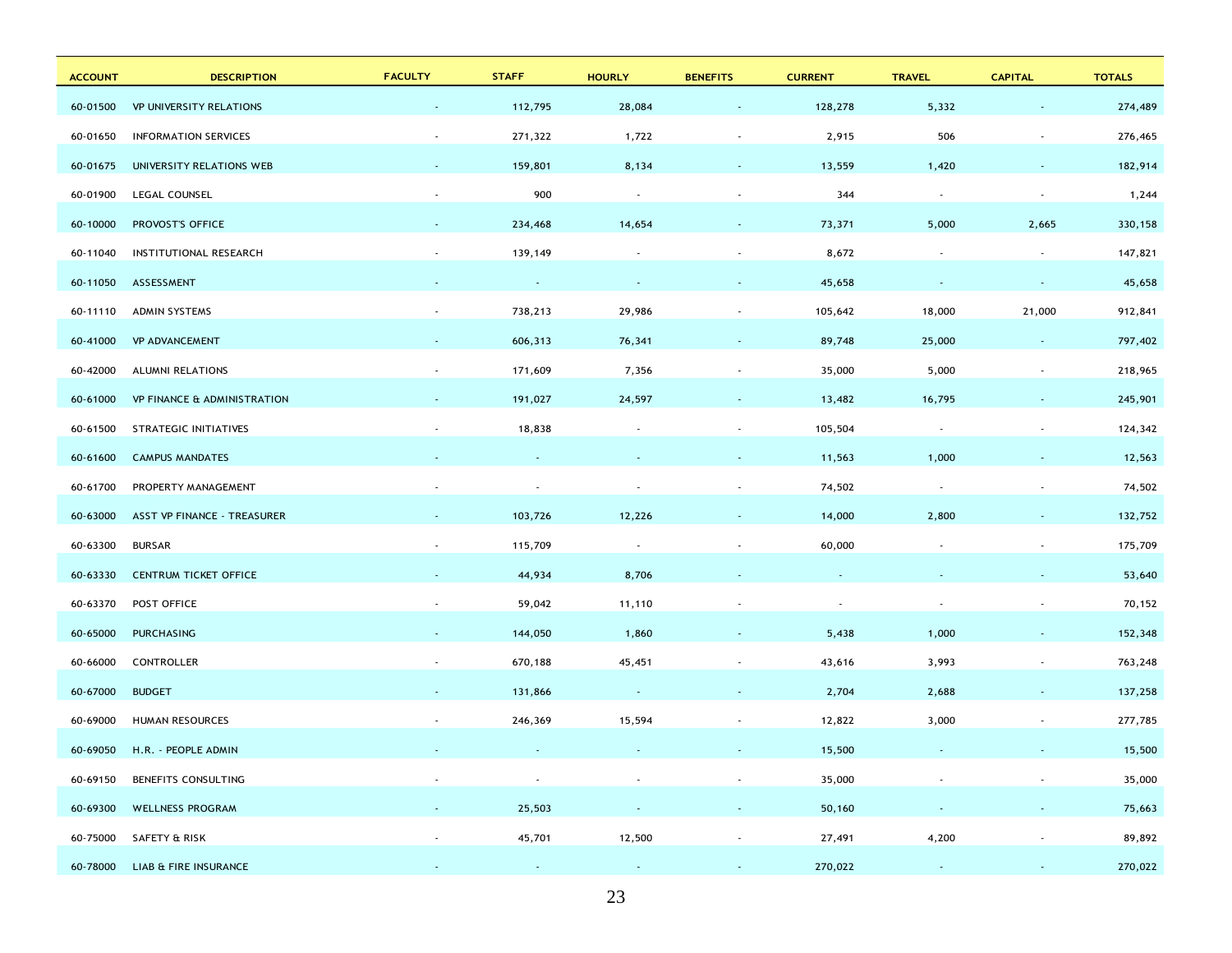| <b>ACCOUNT</b> | <b>DESCRIPTION</b>                 | <b>FACULTY</b> | <b>STAFF</b>             | <b>HOURLY</b>            | <b>BENEFITS</b>          | <b>CURRENT</b> | <b>TRAVEL</b>            | <b>CAPITAL</b>           | <b>TOTALS</b> |
|----------------|------------------------------------|----------------|--------------------------|--------------------------|--------------------------|----------------|--------------------------|--------------------------|---------------|
| 60-79000       | RECEIVING                          |                | $\overline{\phantom{a}}$ | 22,415                   |                          |                |                          |                          | 22,415        |
| 60-79100       | MOTOR POOL                         |                | 16,713                   |                          |                          | 5,073          |                          |                          | 21,786        |
| 60-79500       | PUBLIC SAFETY                      |                | 260,305                  | 96,547                   |                          | 20,119         | 3,000                    |                          | 379,971       |
| 60-90100       | E&G BENEFIT POOL                   |                |                          |                          | 15,594,700               |                |                          |                          | 15,594,700    |
| 60-90500       | E&G TRANSFERS (ATHLETICS)          |                |                          |                          |                          | 837,000        |                          |                          | 837,000       |
| 60-90500       | E&G TRANSFERS (COMM OUTREACH CTR)  |                |                          |                          |                          | 108,000        |                          |                          | 108,000       |
| 60-90500       | E&G TRANSFERS (EARLY RETIREMENT)   |                |                          |                          |                          | 442,469        |                          |                          | 442,469       |
| 60-90500       | E&G TRANSFERS (SHAKESPEARE)        |                |                          |                          |                          | 10,000         |                          |                          | 10,000        |
| 60-90600       | STUDENT CENTER RENT                |                |                          |                          |                          | 119,522        |                          |                          | 119,522       |
| 60-90800       | OTHER FUNDS REIMBURSED             |                |                          |                          |                          | (165, 773)     |                          |                          | (165, 773)    |
| 60-90900       | CONTINGENCY                        |                | $\overline{\phantom{a}}$ | $\overline{\phantom{a}}$ |                          | 1,322,213      |                          | $\overline{\phantom{a}}$ | 1,322,213     |
| 60             | TOTAL INSTITUTIONAL SUPPORT        |                | 5,136,316                | 457,399                  | 15,594,700               | 4,306,721      | 152,813                  | 37,895                   | 25,685,844    |
| 70-70000       | PHYSICAL PLANT ADMIN               |                | 126,918                  | 29,500                   |                          | 63,636         | 5,000                    | 37,087                   | 262,141       |
| 70-70100       | <b>CODE &amp; MAINT CONTRACTS</b>  |                |                          |                          |                          | 156,288        |                          |                          | 156,288       |
| 70-70200       | <b>ENERGY CONSERVATION</b>         |                |                          |                          |                          | 20,000         |                          |                          | 20,000        |
| 70-70300       | INSTITUTIONAL RESIDENCE MAINT      |                |                          |                          |                          | 17,600         |                          |                          | 17,600        |
| 70-70350       | CAMPUS DEVELOPMENT                 |                |                          |                          |                          | 18,405         |                          |                          | 18,405        |
| 70-70400       | <b>CONSULTANTS</b>                 |                |                          |                          |                          | 20,000         |                          |                          | 20,000        |
| 70-70450       | FACILITIES MANAGEMENT BUSINESS OPS |                | 95,528                   | 40,000                   |                          | 7,600          | 2,000                    |                          | 145,128       |
| 70-70500       | FIRE SYSTEMS MAINTENANCE           |                |                          |                          |                          | 10,470         | 1,200                    |                          | 11,670        |
| 70-70550       | FACILITIES MANAGEMENT INTERNSHIPS  |                | $\overline{\phantom{a}}$ | 33,666                   |                          |                | $\overline{\phantom{a}}$ |                          | 33,666        |
| 70-70600       | <b>FACILITIES SERVICES</b>         |                | 142,296                  | 310,186                  |                          | 173,630        | 1,480                    | 5,501                    | 633,093       |
| 70-70860       | SPECIAL PROJECTS/INITIATIVES       |                | $\overline{\phantom{a}}$ | $\overline{\phantom{a}}$ |                          | 92,027         |                          | $\sim$                   | 92,027        |
| 70-72000       | UTILITY SERVICES                   |                | 610,910                  | 38,000                   |                          | 197,821        | 9,882                    | 10,123                   | 866,736       |
| 70-72100       | UTIL SERV - GARBAGE                |                | $\sim$                   | $\sim$                   | $\overline{\phantom{a}}$ | 50,000         | $\sim$                   | $\sim$                   | 50,000        |
| 70-72200       | UTIL SERV - SEWER & WTR            |                |                          |                          |                          | 108,000        |                          | $\blacksquare$           | 108,000       |
| 70-72300       | HEAT PLANT OPERATION               | $\sim$         | 151,915                  | 70,000                   | $\overline{\phantom{a}}$ | 55,000         | $\overline{\phantom{a}}$ | $\overline{\phantom{a}}$ | 276,915       |